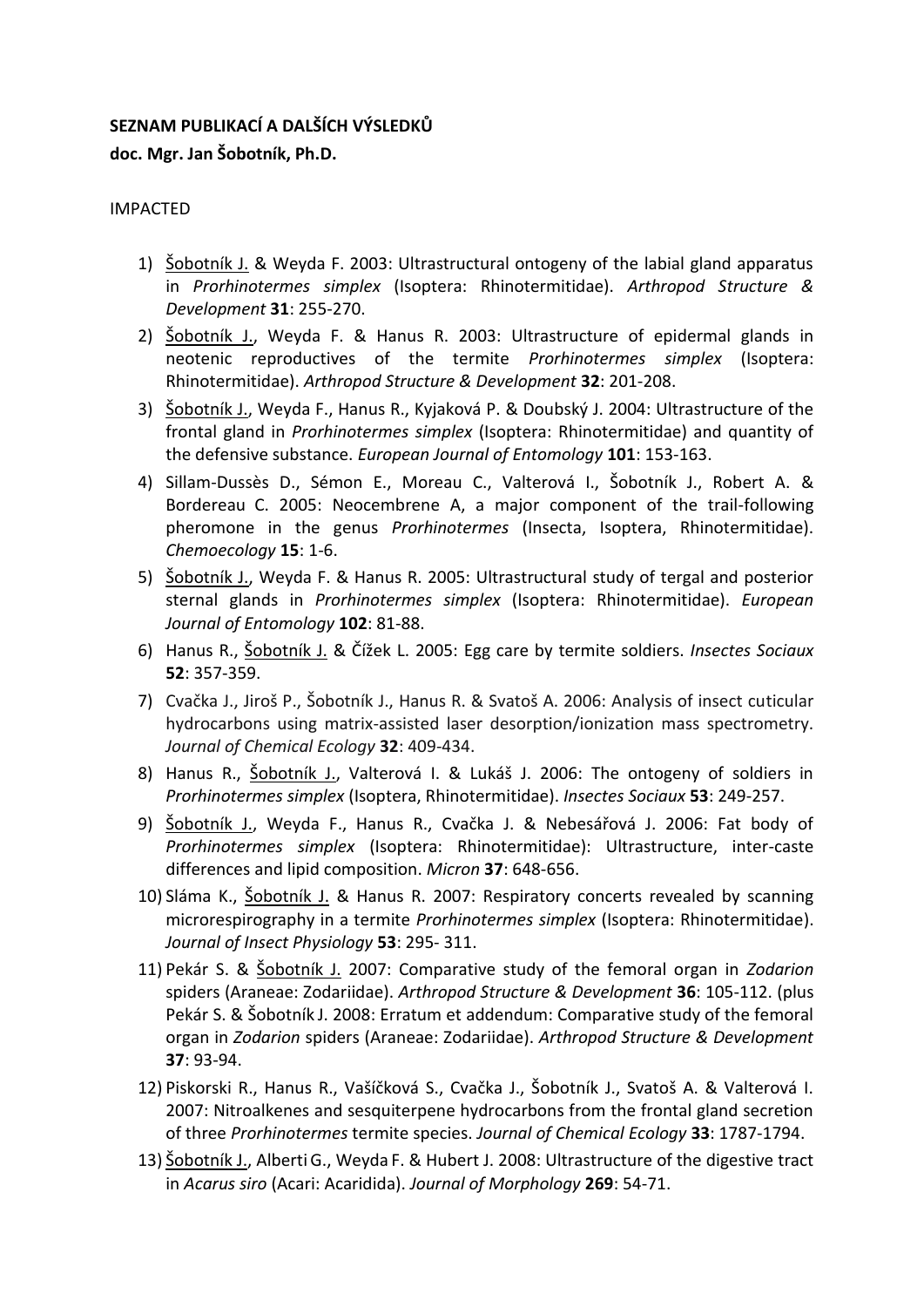- 14) Šobotník J., Kalinová B., Cahlíková L., Weyda F., Ptáček V. & Valterová I. 2008: Agedependent changes in structure and function of the male labial gland in *Bombus terrestris*. *Journal of Insect Physiology* **54**: 204-214.
- 15) Šobotník J., Hanus R., Kalinová B., Piskorski R., Cvačka J., Bourguignon T. & Roisin Y. 2008: (*E,E*)-α-farnesene, the alarm pheromone of *Prorhinotermes canalifrons* (Isoptera: Rhinotermitidae). *Journal of Chemical Ecology* **34**: 478-486.
- 16) Šobotník J., Kudlíková-Křížková I., Vancová M., Münzbergová Z. & Hubert J. 2008: Chitin in the Peritrophic Membrane of *Acarus siro* (Acari: Acaridae) as a Target for Novel Acaricides. *Journal of Economic Entomology* **101**: 1028-1033.
- 17) Sobotník J., Hanus R. & Roisin Y. 2008: Agonistic behaviour of the termite *Prorhinotermes canalifrons* (Isoptera: Rhinotermitidae). *Journal of Insect Behavior* **21**: 521-534.
- 18) Pytelková J., Hubert J., Lepšík M., Šobotník J., Šindelka R., Křížková I., Horn M. & Mareš M. 2009: Digestive α-amylases of the flour moth *Ephestia kuehniella* adaptation to alkaline environment and plant inhibitors. *FEBS Journal* **276**: 3531- 3546.
- 19) Žáček P, Kalinová B., Šobotník J., Hovorka O., Ptáček V., Coppée A., Verheggen F. & Valterová I. 2009: Comparison of age-dependent quantitative changes in the male labial gland secretion of *Bombus terrestris* and *Bombus lucorum*. *Journal of Chemical Ecology* **35**: 698-705.
- 20) Hanus R., Luxová A., Sobotník J., Kalinová B., Jiroš P., Křeček J., Bourguignon T. & Bordereau C. 2009: Sexual communication in the termite *Prorhinotermes simplex* (Isoptera, Rhinotermitidae) mediated by a pheromone from female tergal glands. *Insectes Sociaux* **56**: 111-118.
- 21) Sillam-Dussès D., Kalinová B., Jiroš P., Březinová A., Cvačka J., Hanus R., Šobotník J., Bordereau C. & Valterová I. 2009: Identification by GC-EAD of the two-component trail-following pheromone of *Prorhinotermes simplex* (Isoptera, Rhinotermitidae, Prorhinotermitinae). *Journal of Insect Physiology* **55**: 751-757.
- 22) Piskorski R., Hanus R., Kalinová B., Valterová I., Křeček J., Bourguignon T., Roisin Y. & <u>Šobotník J.</u> 2009: Temporal and geographic variations in the morphology and chemical composition of the frontal gland in imagoes of *Prorhinotermes* species (Isoptera: Rhinotermitidae). *Biological Journal of the Linnean Society* **98**: 384-392.
- 23) Bourguignon T., Šobotník J., Lepoint G., Martin J.-M. & Roisin Y. 2009: Niche differentiation among Neotropical soldierless soil-feeding termites revealed by stable isotope ratios. *Soil Biology & Biochemistry* **41**: 2038-2043.
- 24) Bourguignon T., Šobotník J., Hanus R. & Roisin Y. 2009: Developmental pathways of *Glossotermes oculatus* (Isoptera, Serritermitidae): at the cross-roads of worker caste evolution in termites. *Evolution & Development* **11**: 659-668.
- 25) Šobotník J., Hanus R., Piskorski R., Urbanová K., Wimmer Z., Weyda F., Vytisková B. & Sillam-Dussès D. 2010: Impact of a juvenile hormone analogue on the anatomy and the frontal gland secretion of *Prorhinotermes simplex* (Isoptera: Rhinotermitidae). *Journal of Insect Physiology* **56**: 65-72.
- 26) Hanus R., Vrkoslav V., Hrdý I., Cvačka J. & <u>Šobotník J.</u> 2010: Beyond cuticular hydrocarbons: evidence of proteinaceous secretion specific to termite kings and queens. *Proceedings of the Royal Society B, Biological Sciences* **277**: 995-1002.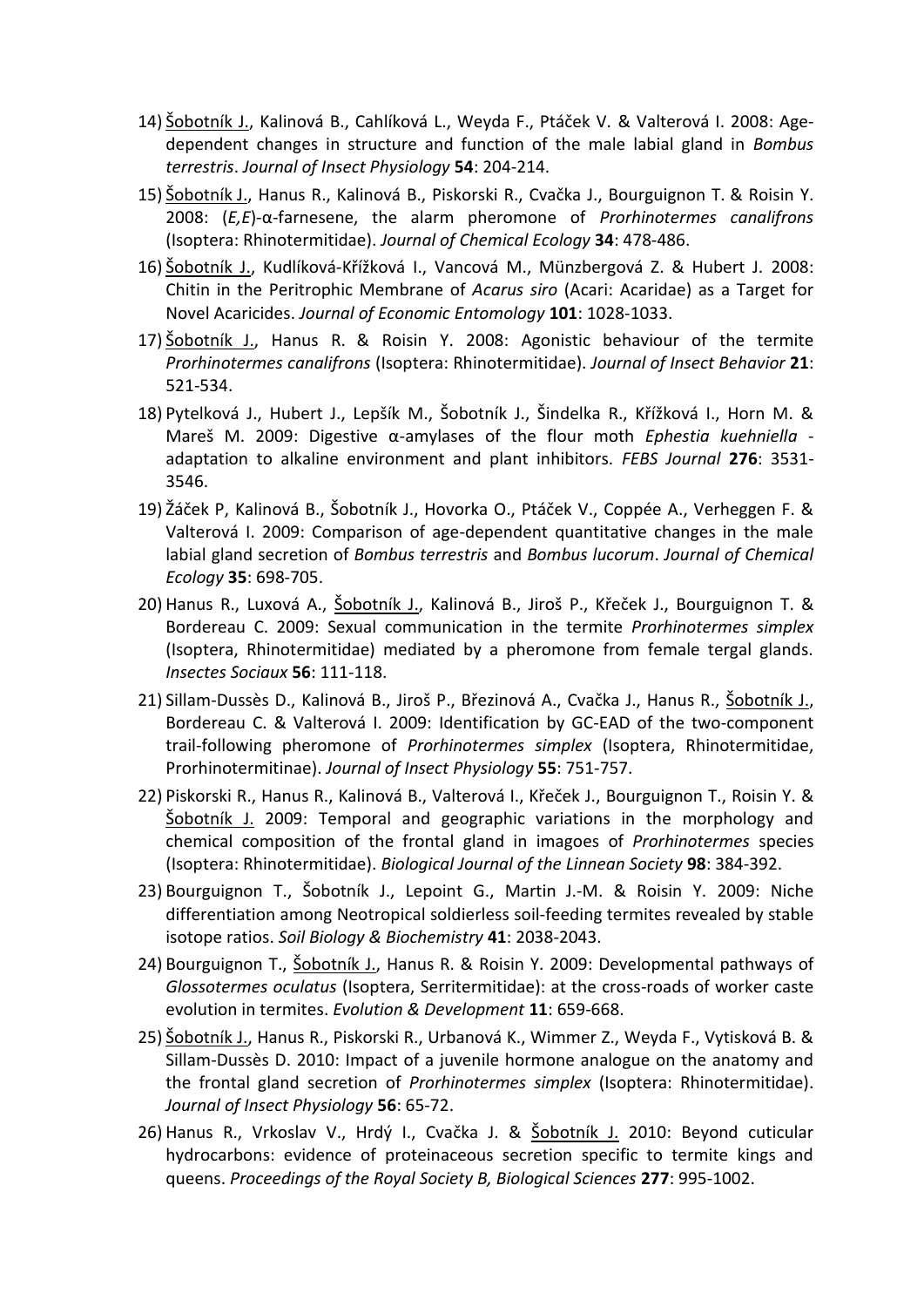- 27) Sobotník J., Bourguignon T., Hanus R., Weyda F. & Roisin Y. 2010: Structure and function of defensive glands in soldiers of *Glossotermes oculatus* (Isoptera: Serritermitidae). *Biological Journal of the Linnean Society* **99**: 839-848.
- 28) Šobotník J., Sillam-Dussès D., Weyda F., Dejean A., Roisin Y., Hanus R. & Bourguignon T. 2010: The frontal gland in workers of Neotropical soldierless termites. *Naturwissenschaften* **97**: 495-503.
- 29) Šobotník J., Jirošová A. & Hanus R. 2010: Chemical warfare in termites. *Journal of Insect Physiology* **56**: 1012-1021. *(Invited Review)*
- 30) Šobotník J., Bourguignon T., Hanus R., Sillam- Dussès D., Pflegerová J., Weyda F., Kutalová K., Vytisková B. & Roisin Y. 2010: Not only soldiers have weapons: Evolution of the frontal gland in imagoes of the termite families Rhinotermitidae and Serritermitidae. *PLoS One* **5**: e15761. (doi:10.1371/journal.pone.0015761)
- 31) Sillam-Dussès D., Hanus R., Abd El-Latif A.O., Jiroš P., Krasulová J., Kalinová B., Cvačka J., Valterová I. & Šobotník J. 2011: Sex pheromone and trail pheromone of the sand termite *Psammotermes hybostoma* (Rhinotermitidae: Psammotermitinae). *Journal of Chemical Ecology* **37**: 179-188.
- 32) Bourguignon T., Šobotník J., Lepoint G., Martin J.-M., Hardy O.J., Dejean A. & Roisin Y. 2011: Feeding ecology and phylogenetic structure of a complex neotropical termite assemblage, revealed by nitrogen stable isotope ratios. *Ecological Entomology* **36**: 261-269.
- 33) Pekár S., Šobotník J. & Lubin Y. 2011: Armoured spiderman: Morphological and behavioural adaptations of a specialised araneophagous predator (Araneae: Palpimanidae). *Naturwissenschaften* **98**: 593-603.
- 34) Hanus R., Šobotník J., Krasulová J., Jiroš P., Žáček P., Kalinová B., Dolejšová K., Cvačka J., Bourguignon T., Roisin Y., Lacey M. J. & Sillam-Dussès D. 2012: Nonadecadienone, a new termite trail-following pheromone identified in *Glossotermes oculatus* (Serritermitidae). *Chemical Senses* **37**: 55-63.
- 35) Krasulová J., Hanus R., Kutalová K., Šobotník J., Sillam-Dussès D., Tichý M. & Valterová I. 2012: Chemistry and anatomy of the frontal gland in soldiers of the sand termite *Psammotermes hybostoma*. *Journal of Chemical Ecology* **38**: 557-565.
- 36) Šobotník J., Bourguignon T., Hanus R., Demianová Z., Pytelková J., Mareš M., Foltýnová P., Preisler J., Cvačka J., Krasulová J. & Roisin Y. 2012: Explosive backpacks in old termite workers. *Science* **337**: 436. (*Rated by Science editors among Top 10 most interesting papers in 2012*)
- 37) Bourguignon T., Šobotník J., Sillam-Dussès D., Jiroš P., Hanus R., Roisin Y. & Miura T. 2012: Developmental Pathways of *Psammotermes hybostoma* (Isoptera: Rhinotermitidae): Old Pseudergates Make Up a New Sterile Caste. *PLoS One* **7**: e44527. (doi:10.1371/journal.pone.0044527)
- 38) Sillam-Dussès D., Krasulová J., Vrkoslav V., Pytelková J., Cvačka J., Kutalová K., Bourguignon T., Miura T. & Šobotník J. 2012: Comparative study of the labial glands secretion in termites (Isoptera) *PLoS One* **7**: e46431. (doi:10.1371/journal.pone.0046431)
- 39) Jarau S., Žáček P., Šobotník J., Vrkoslav V., Hadravová R., Coppée A., Jiroš P. & Valterová I. 2012: Structure and function of tendon glands in bumblebee males: new member of exocrine gland set, *Naturwissenschaften* **99**: 1039-1049.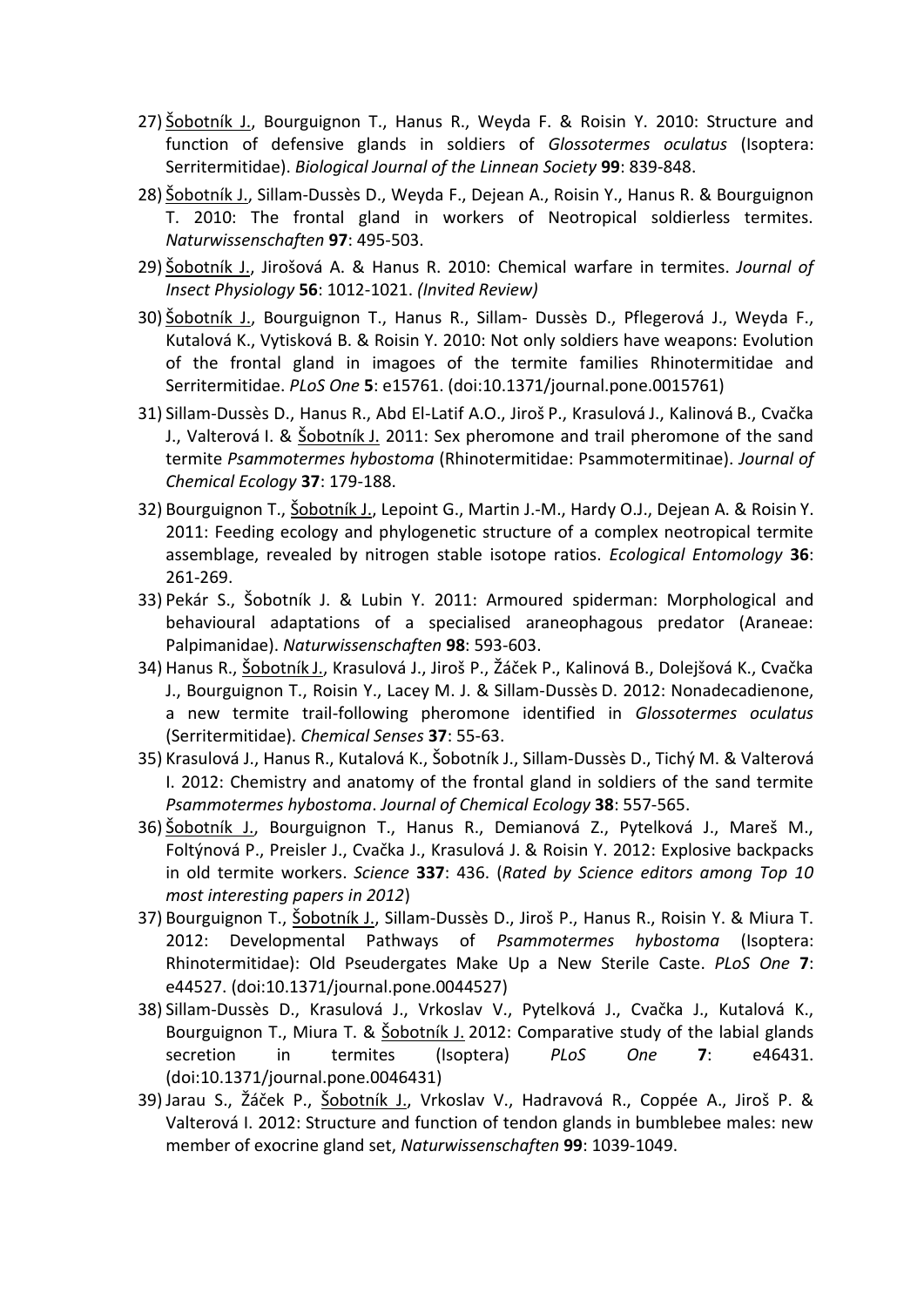- 40) Cvačka J., Jiroš P., Kalinová B., Straka J., Černá K., Šebesta P., Tomčala A., Vašíčková S., Jahn U. & Šobotník J. 2012: Stylopsal: The first identified female-produced sex pheromone of Strepsiptera. *Journal of Chemical Ecology* **38**: 1483-1491. (+ erratum *Journal of Chemical Ecology* **38**: 1492)
- 41) Kutalová K., Hanus R., Bourguignon T., Roisin Y. & Šobotník J. 2013: Armed reproductives: Evolution of the frontal gland in imagoes of Termitidae. *Arthropod Structure & Development* **42**: 339-348.
- 42) Lagoutte R., Šebesta P., Jiroš P., Kalinová B., Jirošová A., Straka J., Černá K., Šobotník J., Cvačka J. & Jahn U. 2013: Total Synthesis, Proof of Absolute Configuration, and Biosynthetic Origin of Stylopsal, the First Isolated Sex Pheromone of Strepsiptera. *Chemistry - A European Journal* **19**: 8515-8524.
- 43) Bourguignon T., Šobotník J., Hanus R., Krasulová J., Vrkoslav V., Cvačka J. & Roisin Y. 2013: Delineating species boundaries using an integrative taxonomic approach: The case of soldierless termites (Isoptera, Termitidae, Apicotermitinae). *Molecular Phylogenetics and Evolution* **69**: 694-703.
- 44) Cristaldo P.F., DeSouza O., Krasulová J., Jirošová A., Kutalová K., Lima E.R., Šobotník J. & Sillam-Dussès D. 2014: Mutual use of trail-following chemical cues by a termite host and its inquiline. *PLoS One* **9**: e85315.
- 45) Jirošová A., Majer P., Jančařík A., Dolejšová K., Tykva R., Šobotník J., Jiroš P. & Hanus R. 2014: Sphinganine-like biogenesis of (*E*)-1-nitropentadec-1-ene in termite soldiers of the genus *Prorhinotermes*. *ChemBioChem* **15**: 533-536.
- 46) Šobotník J., Kutalová K., Vytisková B., Roisin Y. & Bourguignon T. 2014: Agedependent changes in ultrastructure of the defensive glands of *Neocapritermes taracua* workers (Isoptera, Termitidae). *Arthropod Structure & Development* **43**: 205- 210.
- 47) Křížková B., Bourguignon T., Vytisková B. & Šobotník J. 2014: The clypeal gland: a new exocrine gland in termite imagoes (Isoptera: Serritermitidae, Rhinotermitidae, Termitidae). *Arthropod Structure & Development* **43**: 537-542.
- 48) Bourguignon T., Lo N., Cameron S.L., Šobotník J., Hayashi Y., Shigenobu S., Watanabe D., Roisin Y., Miura T. & Evans T.A. 2015: The evolutionary history of termites as inferred from 66 mitochondrial genomes. *Molecular Biology and Evolution* **32**: 406- 421.
- 49) Bourguignon T., Drouet T., Sobotník J., Hanus R. & Roisin Y. 2015: Influence of soil properties on soldierless termite distribution. *PLoS ONE* **10**(8): e0135341. doi:10.1371/journal.pone.0135341
- 50) Billen J. & Šobotník J. 2015: Insect exocrine glands. *Arthropod Structure & Development* **44**: 399-400.
- 51) Šobotník J., Bourguignon T., Carrijo T.F., Bordereau C., Robert A., Křížková B., Constantini J.P. & Cancello E.M. 2015: The nasus gland: A new gland of *Angularitermes* (Termitidae, Nasutitermitinae). *Arthropod Structure & Development* **44**: 401-406.
- 52) Cristaldo P.F., Jandák V., Kutalová K., Rodrigues V.B., Brothánek M., Jiříček O., DeSouza O. & Sobotník J. 2015: The nature of the alarm communication in *Constrictotermes cyphergaster* (Blattodea: Termitoidea: Termitidae). *Biology Open* **4**: 1649-1659. doi: 10.1242/bio.014084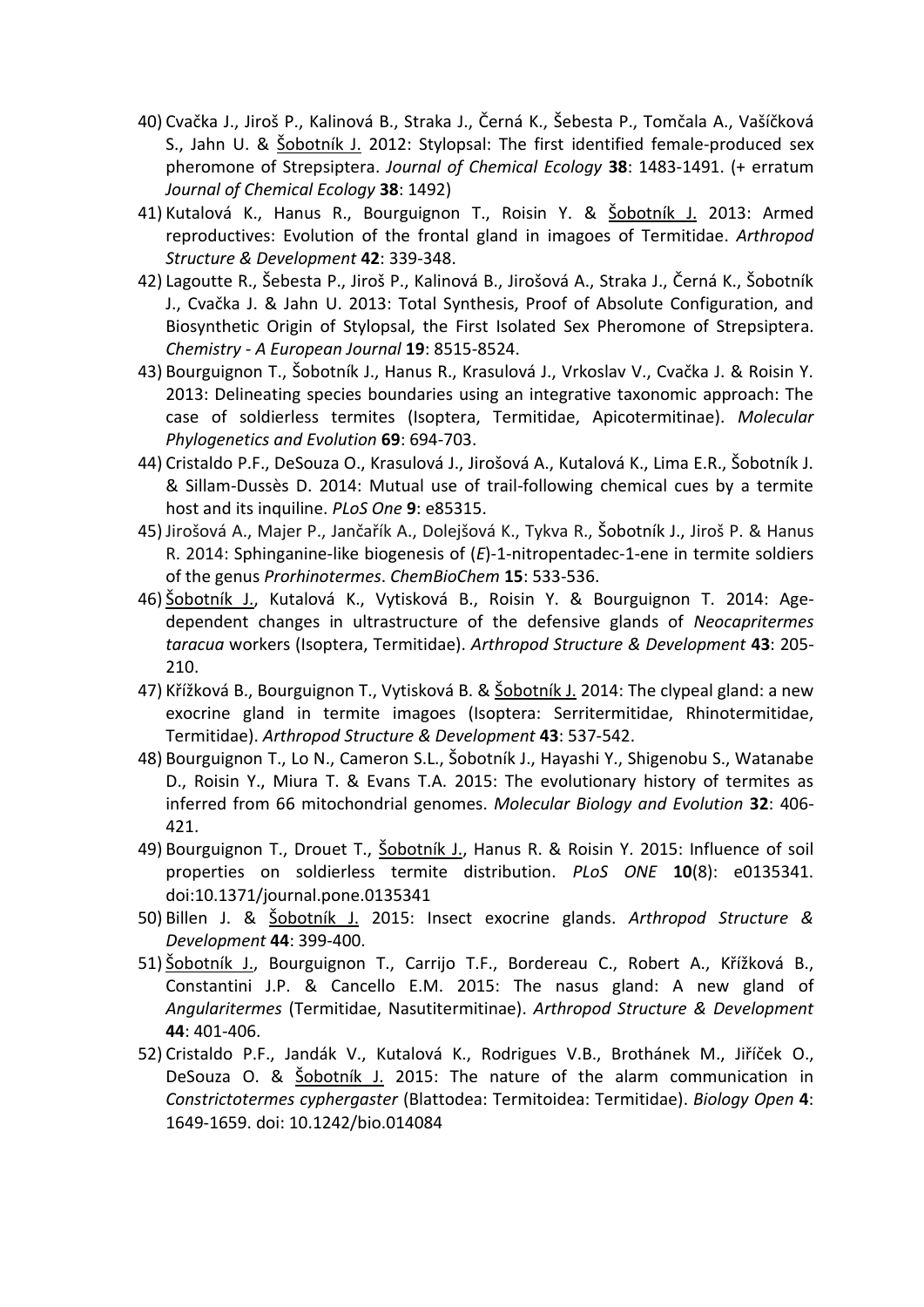- 53) Delattre O., Sillam-Dussès D., Jandák V., Brothánek M., Rücker K., Bourguignon T., Vytisková B., Cvačka J., Jiříček O. & Šobotník J. 2015: Complex alarm strategy in the most basal termite species. *Behavioral Ecology and Sociobiology* **69**: 1945-1955.
- 54) Votavová A., Tomčala A., Kofroňová E., Kudzejová M., Šobotník J., Jiroš P., Komzáková O. & Valterová I. 2015: Seasonal Dynamics in the Chemistry and Structure of the Fat Bodies of Bumblebee Queens. *PLoS One* **10**: e0142261. doi:10.1371/journal.pone.0142261.
- 55) Wen P., Mo J., Lu C., Tan K., Šobotník J. & Sillam-Dussès D. 2015: Sex-pairing pheromone of *Ancistrotermes dimorphus* (Isoptera: Macrotermitinae). *Journal of Insect Physiology* **83**: 8-14.
- 56) Bourguignon T., Šobotník J., Dahlsjö C. & Roisin Y. 2016: The soldierless Apicotermitinae: insights into a poorly known and ecologically dominant tropical taxon. *Insectes Sociaux* **63**: 39-50.
- 57) Bourguignon T., Šobotník J., Brabcová J., Sillam-Dussès D., Buček A., Krasulová J., Vytisková B., Demianová Z., Mareš M., Roisin Y. & Vogel H. 2016: Molecular mechanism of the two-component suicidal weapon of *Neocapritermes taracua* old workers. *Molecular Biology and Evolution* **33**: 809-819.
- 58) Chouvenc T., Li H.-F., Austin J., Bordereau C., Bourguignon T., Cameron S., Cancello E., Constantino R., Costa-Leonardo A.-M., Eggleton P., Evans T., Forschler B., Grace J.K., Husseneder C., Křeček J., Lee C.-Y., Lee T., Lo N., Messenger M., Mullins A., Robert A., Roisin Y., Scheffrahn R.H., Sillam-Dussès D., Šobotník J., Szalanski A., Takematsu Y., Vargo E., Yamada A., Yoshimura T. & Su N.-Y. 2016: Revisiting *Coptotermes* (Isoptera: Rhinotermitidae): a global taxonomic roadmap for species validity and distribution of the economically important subterranean termite genus. *Systematic Entomology* **41**: 299-306.
- 59) Bourguignon T., Lo N., Šobotník J., Sillam-Dussès D., Roisin Y. & Evans T.A. 2016: Oceanic dispersal, vicariance, and human introduction shaped the modern distribution of the termites *Reticulitermes*, *Heterotermes* and *Coptotermes*. *Proceedings of the Royal Society B, Biological Sciences* **283**: 1827-1835.
- 60) Bourguignon T., Lo N., Šobotník J., Ho S.Y.W., Iqbal N., Coissac E., Lee M., Jendryka M., Sillam-Dussès D., Křížková B., Roisin Y. & Evans T.A. 2017: Mitochondrial phylogenomics resolves the global spread of higher termites, ecosystem engineers of the tropics. *Molecular Biology and Evolution* **34**: 589-597.
- 61) Wen X.-L., Wen P., Dahlsjö C.A.L., Sillam-Dussès D. & Sobotník J. 2017: Breaking the cipher: ant eavesdropping on the variational trail pheromone of its termite prey. *Proceedings of the Royal Society B, Biological Sciences* **284**: 20170121.
- 62) Scheffrahn R.H., Bourguignon T., Bordereau C., Hernandez-Aguilar R.A., Oelze V.M., Dieguez P., Šobotník J. & Pascual-Garrido P. 2017: White-gutted soldiers: simplification of the digestive tube for a non-particulate diet in higher Old World termites (Isoptera: Termitidae). *Insectes Sociaux* **64**: 525–533.
- 63) Radek R., Meuser K., Strassert J.F.H., Arslana O., Teßmer A., Šobotník J., Sillam-Dussès D., Nink R.A. & Brune A. 2018: Exclusive Gut Flagellates of Serritermitidae Suggest a Major Transfaunation Event in Lower Termites: Description of *Heliconympha glossotermitis* gen. nov. spec. nov. *Journal of Eucaryotic Microbiology* **65**: 77-92.
- 64) Bourguignon T., Lo N., Dietrich C., Šobotník J., Sidek S., Roisin Y., Brune A. & Evans T.A. 2018: Rampant host switching shaped the termite gut microbiome. *Current Biology* **28**: 649-654. doi: 10.1016/j.cub.2018.01.035.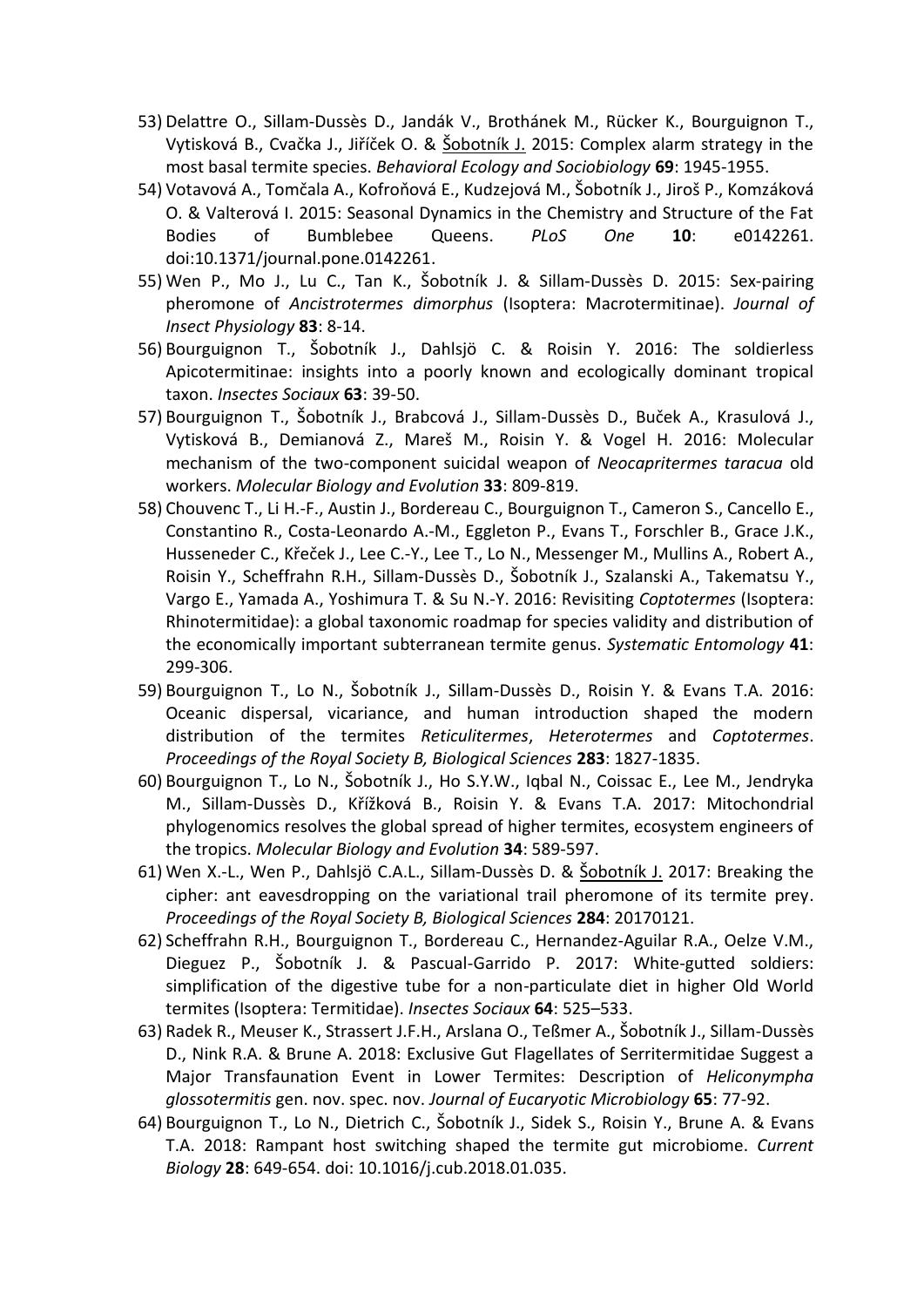- 65) Palma-Onetto V., Hošková K., Křížková B., Krejčířová R., Pflegerová J., Bubeníčková F., Plarre R., Dahlsjö C.A.L., Synek J., Bourguignon T., Sillam-Dussès D. & Šobotník J. 2018: Labral gland in termite soldiers. *Biological Journal of the Linnean Society* **123**: 535-544.
- 66) Scheffrahn R.H., Bourguignon T., Akama P.D., Sillam-Dussès D. & Šobotník J. 2018: *Roisinitermes ebogoensis* gen. & sp. n., an outstanding drywood termite with snapping soldiers from Cameroon (Isoptera, Kalotermitidae). *Zookeys* **787**: 91-105.
- 67) Wu L.-W., Bourguignon T., Šobotník J., Wen P., Liang W.-R. & Li H.-F. 2018: Phylogenetic position of the enigmatic termite family Stylotermitidae. *Invertebrate Systematics* **32**: 1111-1117.
- 68) Constantini J., Carrijo T.F., Palma-Onetto V.D., Scheffrahn R.H., Carnohan L.P., Šobotník J. & Cancello E.M. 2018: *Tonsuritermes*, a new soldierless termite genus and two new species from South America (Blattaria: Isoptera: Termitidae: Apicotermitinae). *Zootaxa* **4531**: 383-394.
- 69) Chouvenc T., Elliott M.L., Šobotník J., Efstathion C.A. & Su N.-Y. 2018: The Termite Fecal Nest: A Framework for the Opportunistic Acquisition of Beneficial Soil *Streptomyces* (Actinomycetales: Streptomycetaceae). *Ecological Entomology* **47**: 1431-1439.
- 70) Wang M., Buček A., Šobotník J., Sillam-Dussès D., Evans T.A., Roisin Y., Lo N. & Bourguignon T. 2019: Historical biogeography of the termite clade Rhinotermitinae (Blattodea: Isoptera). *Molecular Phylogenetics and Evolution* **132**: 100-104.
- 71) Palma-Onetto V., Pflegerová J., Plarre R., Synek J., Cvačka J., Sillam-Dussès D. & Šobotník J. 2019: The labral gland in termites: Evolution and function. *Biological Journal of the Linnean Society* **126**: 587-597.
- 72) Delattre O., Šobotník J., Jandák V., Synek J., Cvačka J., Jiříček O., Bourguignon T. & Sillam-Dussès D. 2019: Chemical and vibratory signals used in alarm communication in the termite *Reticulitermes flavipes* (Rhinotermitidae). *Insectes Sociaux* **66**: 265-272.
- 73) Synek J., Beránková T., Stiblík P., Pflegerová J, Akama P.D., Bourguignon T., Sillam-Dussès D & Šobotník J. 2019: The oral gland, a new exocrine organ of termites. *Arthropod Structure & Development* **51**: 32-36.
- 74) Liu S., Lin X., Behm J.E., Yuan H., Stiblík P., Šobotník J., Gan J., Xia S. & Yang X. 2019: Comparative responses of termite functional and taxonomic diversity to land-use change. *Ecological Entomology* **44**: 762–770.
- 75) Buček A., Šobotník J., He S., Shi M., McMahon D.P., Holmes E.C., Roisin Y., Lo N. & Bourguignon T. 2019: Evolution of termite symbiosis informed by transcriptomebased phylogenies. *Current Biology* **29**: 3728-3734.e4
- 76) Taerum S.J., Jasso-Selles D.E., Wilson M., Ware J.L., Sillam-Dussès D., Šobotník J. & Gile G.H. 2019: Molecular Phylogenetic Position of *Holomastigotes* (Spirotrichonymphea, Parabasalia) with Descriptions of *Holomastigotes flavipes* n. sp. and *Holomastigotes tibialis* n. sp. *Journal of Eukaryotic Microbiology* **66**: 882–891.
- 77) Hervé V., Liu P., Dietrich C., Sillam-Dussès D., Stiblik P., Šobotník J. & Brune A 2020: Phylogenomic analysis of 589 metagenome-assembled genomes encompassing all major prokaryotic lineages from the gut of "higher" termites. *PeerJ*: e8614.
- 78) Tejnecký V., Křížová P., Penížek V., Maňourová A., Sillam-Dussès D., Šobotník J., Akama P.D., Lojka B., Němeček K., Borůvka L. & Drábek O. 2020: The influence of land-use on tropical soil chemical characteristics with emphasis on aluminium. *Journal of Inorganic Biochemistry* **204**: 110962.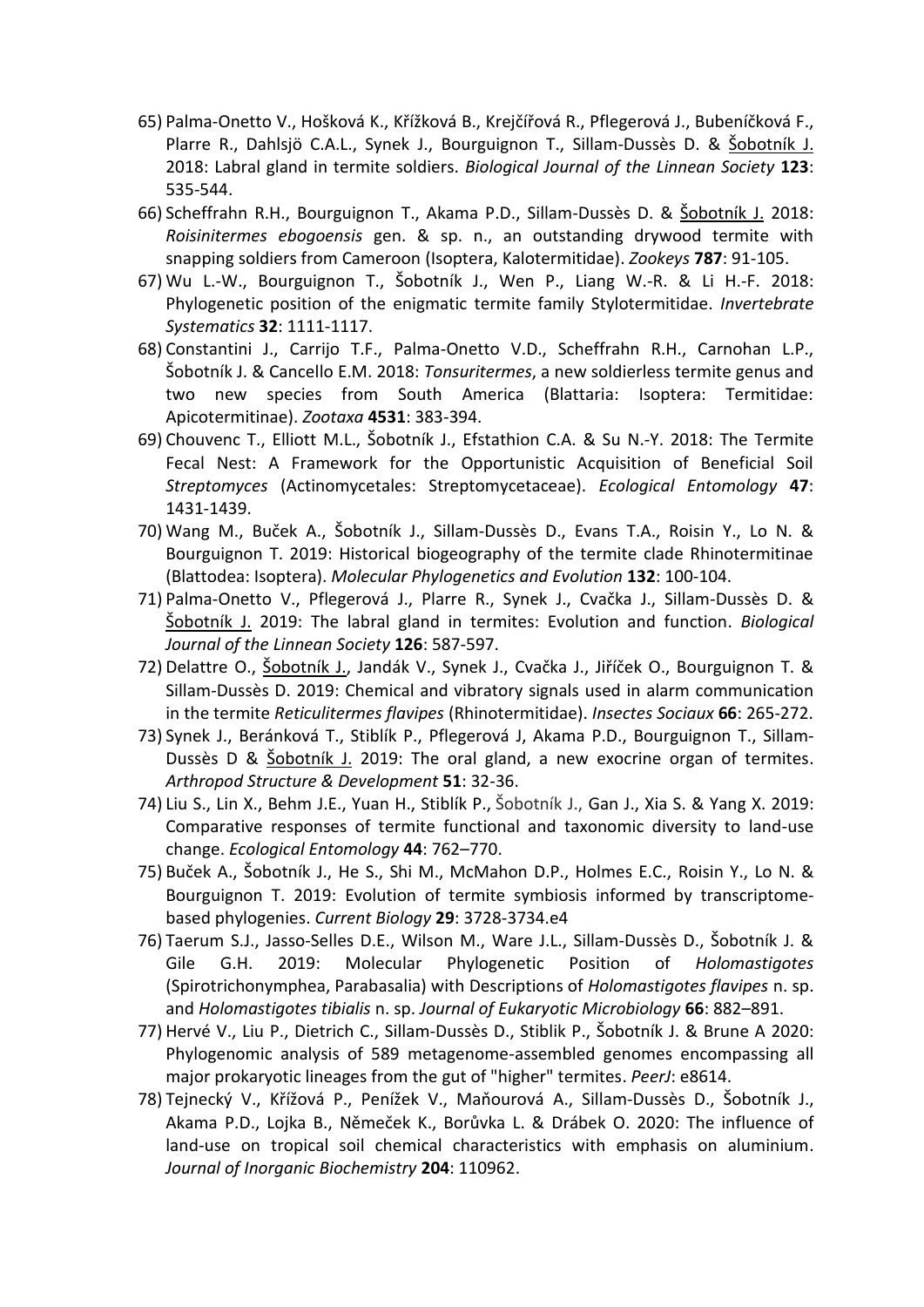- 79) Sillam-Dussès D., Šobotník J., Bourguignon T., Wen P., Sémon E., Robert A., Cancello E.M., Leroy C., Lacey M.J. & Bordereau C. 2020: Trail-Following Pheromones in the Termite Subfamily Syntermitinae (Blattodea, Termitoidae, Termitidae). *Journal of Chemical Ecology* **46**: 475-482.
- 80) Gordon J., Šobotník J. & Chouvenc T. 2020: Colony-age-dependent variation in cuticular hydrocarbon profiles in subterranean termite colonies. *Ecology & Evolution* **10**: 10095-10104.
- 81) Větrovský T., Soukup P., Stiblík P., Votýpková K., Chakraborty A., Larrañaga I.O., Sillam-Dussès D., Lo N., Bourguignon T., Baldrián P., Šobotník J. & Kolařík M. 2020: Termites host specific fungal communities that differ from those in their ambient environments. *Fungal Ecology* **48**: 100991.
- 82) Soukup P., Větrovský T., Stiblík P., Votýpková K., Chakraborty A., Sillam-Dussès D., Kolařík M., Odriozola I., Lo N., Baldrian P., Šobotník J. & Bourguignon T. 2021: Termites are associated with species-specific ectosymbiotic bacterial communities. *Applied and Environmental Microbiology* **87**: e02042-20.
- 83) Pequeno P.A.C.L., Graça M.B., Oliveira J.R., Šobotník J. & Acioli A.N.S. 2021: Can shifts in metabolic scaling predict coevolution between diet quality and body size? *Evolution* **75**: 141-148.
- 84) Stiblík P., Akama P.D. & Sobotník J. 2021: Complete mitochondrial genome of the drywood termite *Cryptotermes havilandi* (Isoptera: Kalotermitidae). *Mitochondrial DNA Part B* **6**: 533-535.
- 85) Chouvenc T., Šobotník J., Engel M.S. & Bourguignon T. 2021: Termite evolution: mutualistic associations, key innovations, and the rise of Termitidae. *Cellular and Molecular Life Science* **78**: 2749-2769. (Invited review)
- 86) He S., Sieksmeyer T., Che Y., Esparza Mora M.A., Stiblik P., Banasiak R., Harrison M.C., Šobotník J., Wang Z., Johnston P.R. & McMahon D.P. 2021: Evidence for reduced immune gene diversity and activity during the evolution of termites. *Proceedings of the Royal Society B, Biological Sciences* **288**: 20203168.
- 87) Sillam-Dussès D., Hradecký J., Stiblík P., da Cunha H.F., Carrijo T., Lacey M.J., Bourguignon T. & Sobotník J. 2021: The trail pheromone of the key termite species, *Serritermes serrifer*. *Chemoecology* **31**: 11-17.
- 88) De Martini F., Coots N.L., Jasso-Selles D.E., Shevat J., Ravenscraft A., Stiblík P., Šobotník J., Sillam-Dussès D., Scheffrahn R.H., Carrijo T.F. & Gile G.H. 2021: Biogeography and Independent Diversification in the Protist Symbiont Community of *Heterotermes tenuis*. *Frontiers in Ecology and Evolution* **9**: 164.
- 89) Romero Arias J., Boom A., Wang M., Clitheroe C., Šobotník J., Stiblík P., Bourguignon T. & Roisin Y. 2021: Molecular phylogeny and historical biogeography of Apicotermitinae (Blattodea: Termitidae). *Systematic Entomology* **46**: 741–756.
- 90) Šimůnková K., Reinprecht L., Nábělková J., Hýsek Š., Kindl J., Borůvka V., Lišková T., Šobotník J. & Pánek M. 2021: Caffeine - Perspective natural biocide for wood protection against decaying fungi and termites. *Journal of Cleaner Production* **304**: 127110.
- 91) Scheffrahn R.H., Roisin Y., Akama P.D. & Šobotník J. 2021: *Ebogotermes raphaeli*, new genus and new species, an African soldierless termite described from the worker caste (Isoptera, Termitidae, Apicotermitinae). *Zootaxa* **5067**: 279-284.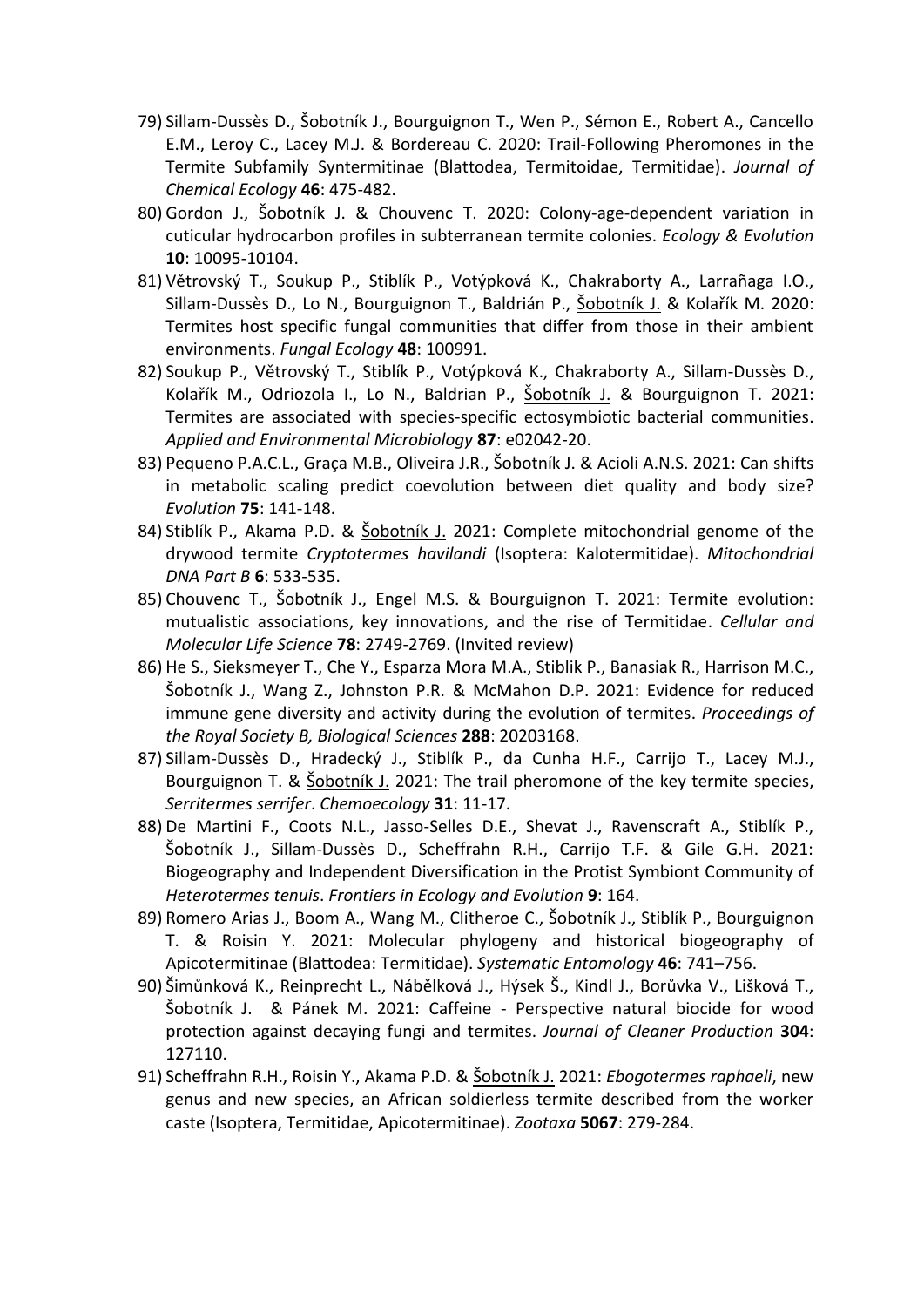- 92) Beránková T., Buček A., Bourguignon T., Romero Arias J.E., Akama P.D., Sillam-Dussès D. & Šobotník J.: The ultrastructure of the intramandibular gland in soldiers of the termite Machadotermes rigidus (Blattodea: Termitidae: Apicotermitinae). *Arthropod Structure & Development* (Accepted)
- 93) Šimůnková K., Hýsek Š., Reinprecht L., Šobotník J., Lišková T. & Pánek M.: Lavender oil as clever alternative to protect wood against termites. *Scientific Reports* (Accepted)
- 94) Jouquet P., Harit A., Hervé V., Roger H., Carrijo T., Donoso D.A., Eldridge D., da Cunha H.F., Choosai C., Janeau J.-L., Maeght J.-L., Thu T.D., Briandon A., Skali M.D., van Thuyne J., Mainga A., Pinzon Florian O.P., Issa O.M., Podwojewski P., Rajot J.-L., Henri-des-Tureaux T., Smaili L., Labiadh M., Boukbida H.A., Shanbhag R., Muon R., Ann V., Cheik S., Fall S., Traoré S., Dupont S., Chouvenc T., Mullins A.J., Syaukani S., Zaiss R., Tien T.M., Šobotník J., Auclerc A., Qiu R., Tang Y.-T., Huot H., Sillam-Dussès D. & Bottinelli N.: Is bioturbation by termites always significant? A functional group approach for the characterization of soil sheeting properties. *Geoderma* (Under review)
- 95) Arora J., Kinjo Y., Šobotník J., Buček A., Clitheroe C., Stiblík P., Roisin Y., Žifčáková L., Park Y.C., Kim K.Y., Sillam-Dussès D., Hervé V., Lo N., Tokuda G., Brune A. & Bourguignon T.: The functional evolution of termite gut microbiota. *Current Biology* (Under review)
- 96) Gergonne D., Fougeyrollas R., Poteaux C., Roisin Y., Armbrecht I., Šobotník J., Valladares Romero C.S., Berthier J.M., Sillam-Dussès D. & Roy V.: Introgression between two Neotropical termite species, *Embiratermes neotenicus* and *E. chagresi*. *Biotropica* (Under Review)
- 97) Wang M., Hellemans S., Šobotník J., Arora J., Buček A., Sillam-Dussès D., Clitheroe C., Lu T., Lo N., Engel M.S., Roisin Y., Evans T. & Bourguignon T.: Historical biogeography of early diverging termite lineages (Isoptera: Teletisoptera). *Systematic Entomology* (under review)
- 98) Buček A., Wang M., Šobotník J., Sillam-Dussès D., Mizumoto N., Stiblík P., Clitheroe C., Lu T., González Plaza J.J., Mohagan A., Rafanomezantsoa J.J., Fisher B., Engel M.S., Roisin Y., Evans T., Scheffrahn R. & Bourguignon T.: Transoceanic voyages of "drywood" termites (Isoptera: Kalotermitidae) inferred from extant and extinct species. *Molecular Biology and Evolution* (under review)
- 99) Teutscherová N., Maňourová A., Lojka B., Tejnecký V., Drábek O., Křížová P., Penížek V., Akama P.D., Šobotník J. & Sillam-Dussès D.: Effect of farming on the vegetation structure, soil properties and termite assemblages in the Northern Congo basin. *Land Degradation & Development* (under review)
- 100) Wang M., Hellemans S., Buček A., Arora J., Clitheroe C., Rafanomezantsoa J.-J., Fisher B.L., Scheffrahn R.H., Sillam-Dussès D., Roisin Y., Šobotník J. & Bourguignon T.: Neoisoptera repetitively colonized Madagascar after the Middle Miocene climatic optimum. *Ecography* (under review)
- 101) Chakraborty A., Větrovský T., Votýpková K., Stiblík P., Hradecký J. & Šobotník J.: Influence of tree secondary metabolites on microbial dynamics in wood-feeding termites (In prep.)
- 102) Hellemans S., Pequeno P.A.C.L., Beránková T., Akama P.D., Bourguignon T., Vondrovicová L., Mihaljevič M., Šobotník J. & Sillam-Dussès D.: Responses of termite's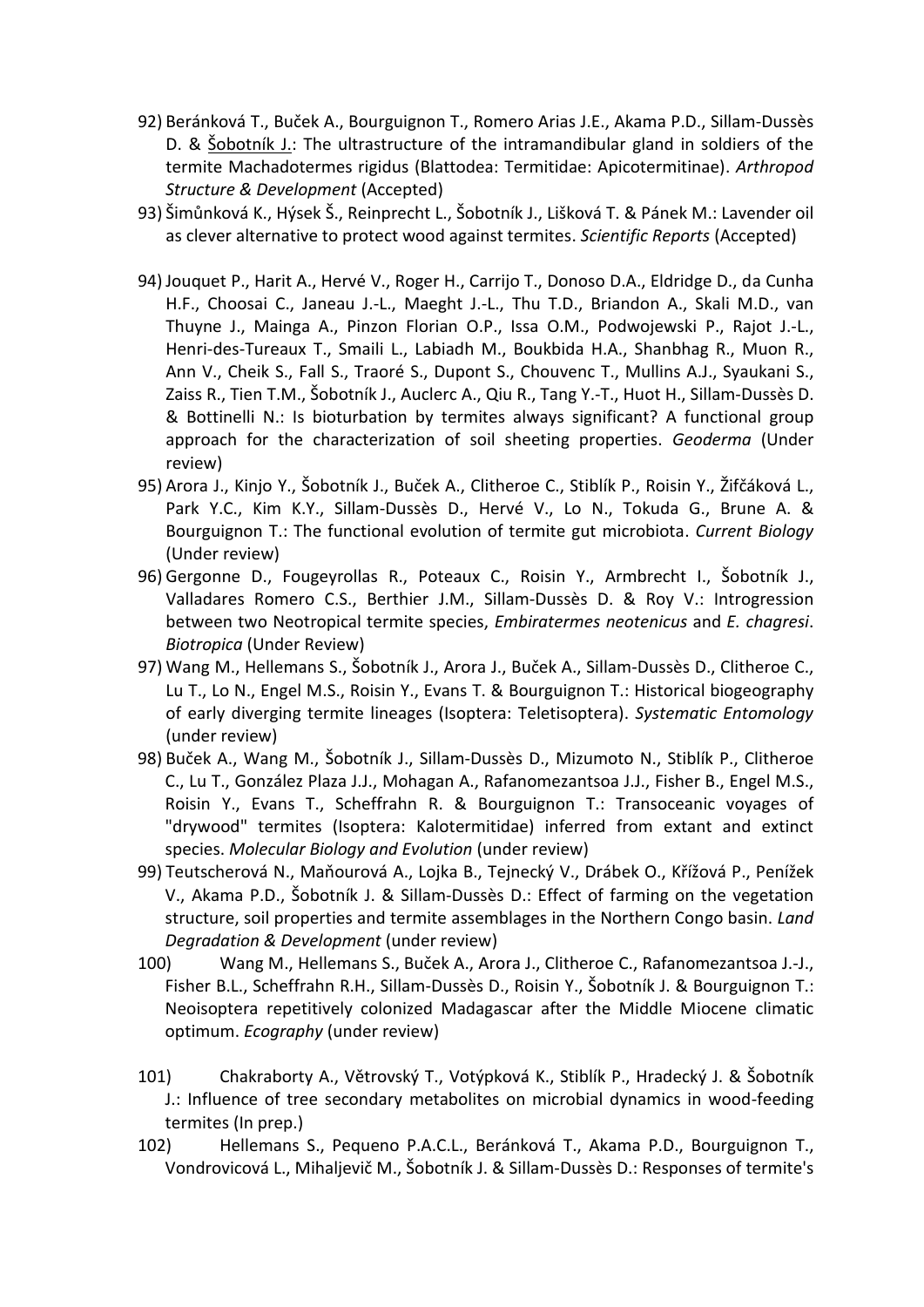trophic niches to a gradient of land use intensity in the Northern Congo basin (In prep.)

- 103) Molecular structure of BP76, a laccase involved in termite suicidal defense
- 104) Zhang H., Wu J., Šobotník J., Dunn D.W., Zhang F. & Wang R.-W.: Inaccessible mating facilitates facultative parthenogenesis in the termite *Reticulitermes aculabialis*. *Royal Society Open Science* (Submitted)
- 105) Stiblík P., Delattre O., Jandák V., Chouvenc T., Balvín O., Cvačka J., Soulet D., Synek J., Brothánek M., Jiříček O., Engel M.S., Bourguignon T., Sillam-Dussès D. & Šobotník J.: Alarm communication predates eusociality in termites. *PNAS* (under review).
- 106) Soukup P., Chakraborty A., Larrañaga I.O., Sillam-Dussès D., Akama P.D., Baldrián P., Šobotník J. & Větrovský T.: Impact of termites on soil microbial communities.
- 107) Bai Z., Song J., Funaro C.F., Sillam-Dussès D., Lei X., Liu Y., Šobotník J. & Wang R.-W.: Exploring worker policing and supplementary reproductive maintenance in termite *Reticulitermes chinensis* (In prep.).
- 108) Bourguignon T., Šobotník J., Hartke T., Evans T.A. & Roisin Y.: Kin selection fifty years after Hamilton: the termite perspective. (In prep.).

## BOOK CHAPTERS

- 1) Šobotník J. & Dahlsjö C.A.L. 2017: Isoptera. In: Reference Module in Life Sciences, Elsevier, ISBN 9780128096338, [https://doi.org/10.1016/B978-0-12-809633-8.02256-](https://doi.org/10.1016/B978-0-12-809633-8.02256-1) [1.](https://doi.org/10.1016/B978-0-12-809633-8.02256-1)
- 2) Ulyshen M. & Šobotník J. 2018: An Introduction to the Diversity, Ecology, and Conservation of Saproxylic Insects. In: Saproxylic Insects. Diversity, Ecology and Conservation, Ulyshen M. (Ed.). Springer, Cham, Switzerland, pp.1-47; ISBN 978-3- 319-75936-4,<https://www.springer.com/gp/book/9783319759364>

#### PUBLISHED - NON-IMPACTED

- 1) Šobotník J. 1996: Průmyslový melanismus Lepidopter ve vybraných ekosystémech jižních Čech a zhodnocení jeho bioindikačního významu. Sborník Jihočeského muzea v Českých Budějovicích, Přírodní vědy 36: 75-86. (Industrial melanism in Lepidoptera of selected ecosystems in South Bohemia and its bioindicator values, in Czech)
- 2) Šobotník J. & Štys P. 1999: The origin of lateral claws in Insects. *Acta Universitatis Carolinae, Biologica* **43**: 195-202.
- 3) Štys P. & Šobotník J. 1999: Comments on classifications of insect ontogenies, and occurrence of proneometabolous wing development in termite genus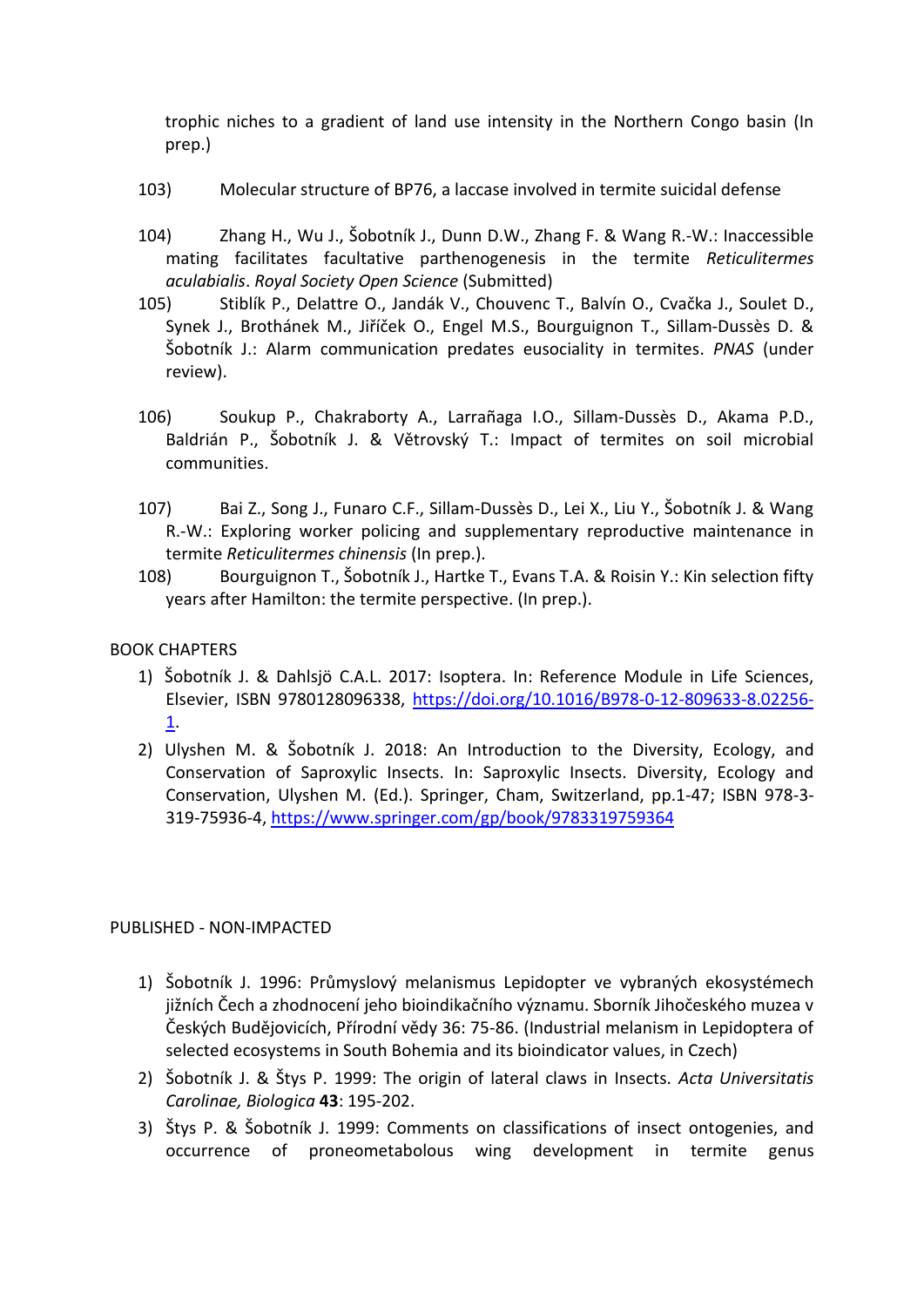*Prorhinotermes* (Hexapoda: Isoptera). *Acta Societatis Zoologicae Bohemicae* **63**: 483- 492.

- 4) Šobotník J., Weyda F. & Hrdý I. 1999: Morphology and anatomy of presoldier of *Prorhinotermes simplex* (Isoptera: Rhinotermitidae). In: Tajovský K. & Pižl V. (Eds): Soil zoology in central Europe, pp. 309-314.
- 5) Šobotník J. & Weyda F. 2002: Ontogeny of tarsal glands in *Reticulitermes lucifugus*  (Isoptera: Rhinotermitidae). Pp. 191-198. In: Tajovský K., Balík V. & Pižl V. (Eds): Studies on Soil Fauna in Central Europe. ISB AS CR, České Budějovice, 285 pp.
- 6) Weyda F., Šobotník J. & J. Nebesářová 2002: Ontogeny of fat body in *Prorhinotermes simplex* (Isoptera: Rhinotermitidae). Pp. 273-279. In: Tajovský K., Balík V. & Pižl V. (Eds): Studies on Soil Fauna in Central Europe. ISB AS CR, České Budějovice, 285 pp.
- 7) Šobotník J. & Hubert J. 2003: The morphology of the exocrine glands of *Prorhinotermes simplex* (Isoptera: Rhinotermitidae) and their ontogenetical aspects. *Acta Societatis Zoologicae Bohemicae* **67**: 83-98.
- 8) Šobotník J. 2003: Ultrastructure of labial glands in *Scolytus intricatus* (Coleoptera: Curculionidae: Scolytinae). *Acta Societatis Zoologicae Bohemicae* **67**: 233-238.
- 9) Jiroš P., Šobotník J. & Valterová I. 2003: Stanovení kutikulárních uhlovodíků metodou GC-MS. *Chemické listy* **97**: 1109. (Determination of cuticular hydrocarbons using GC-MS, in Czech)
- 10) Hanus R. & Šobotník J. 2004: Ontogeneze termitů (Isoptera) v kontextu ekologických strategií. Biologické listy 69: 29-57. (Ontogeny of termites withing the context of ecological strategies, in Czech)
- 11) Valterová I., Cahlíková L., Kalinová B., Šobotník J, Hovorka O. & Ptáček V. 2005: Kvantifikace složek samčího značkovacího feromonu čmeláka zemního a jejich biologická aktivita. *Chemické listy* 99: 873. (Quantification of components of the male marking pheromone of Bombus terrestris and their biological activity, in Czech)
- 12) Krasulová J., Hanus R., Šobotník J., Žáček P., Jiroš P., Kalinová B. & Lacey M.J. 2011: Identifikace a syntéza stopovacího feromonu termitů druhu *Glossotermes oculatus* (Isoptera: Serritermitidae). Řápková, Fusek, Pouzar, Drašar (eds.). XI. Mezioborové setkání mladých biologů, biochemiků a chemiků, Chemické Listy 105, 387-428.

## CONGRESS PRESENTATIONS

1) Šobotník J. & Štys P. 1998: The Origin of Lateral Claws in Insects. Poster presented at VIth European Congress of Entomology, České Budějovice, Czech Republic.

2) Šobotník J. & Weyda F. 2001: Ontogeny of tarsal glands in *Reticulitermes lucifugus*  (Isoptera: Rhinotermitidae). Poster presented at 6th Central European Workshop on Soil Zoology, České Budějovice, Czech Republic.

3) Šobotník J., Weyda F. & J. Nebesářová 2001: Ontogeny of fat body in *Prorhinotermes simplex* (Isoptera: Rhinotermetidae). Poster presented at 6th Central European Workshop on Soil Zoology, České Budějovice, Czech Republic.

4) Šobotník J. & Weyda F. 2001: Ontogeny of labial gland apparatus in *Prorhinotermes simplex* (Isoptera: Rhinotermitidae) on ultrastructural level. Poster presented at Berlin Meeting of the European Section of IUSSI, Germany.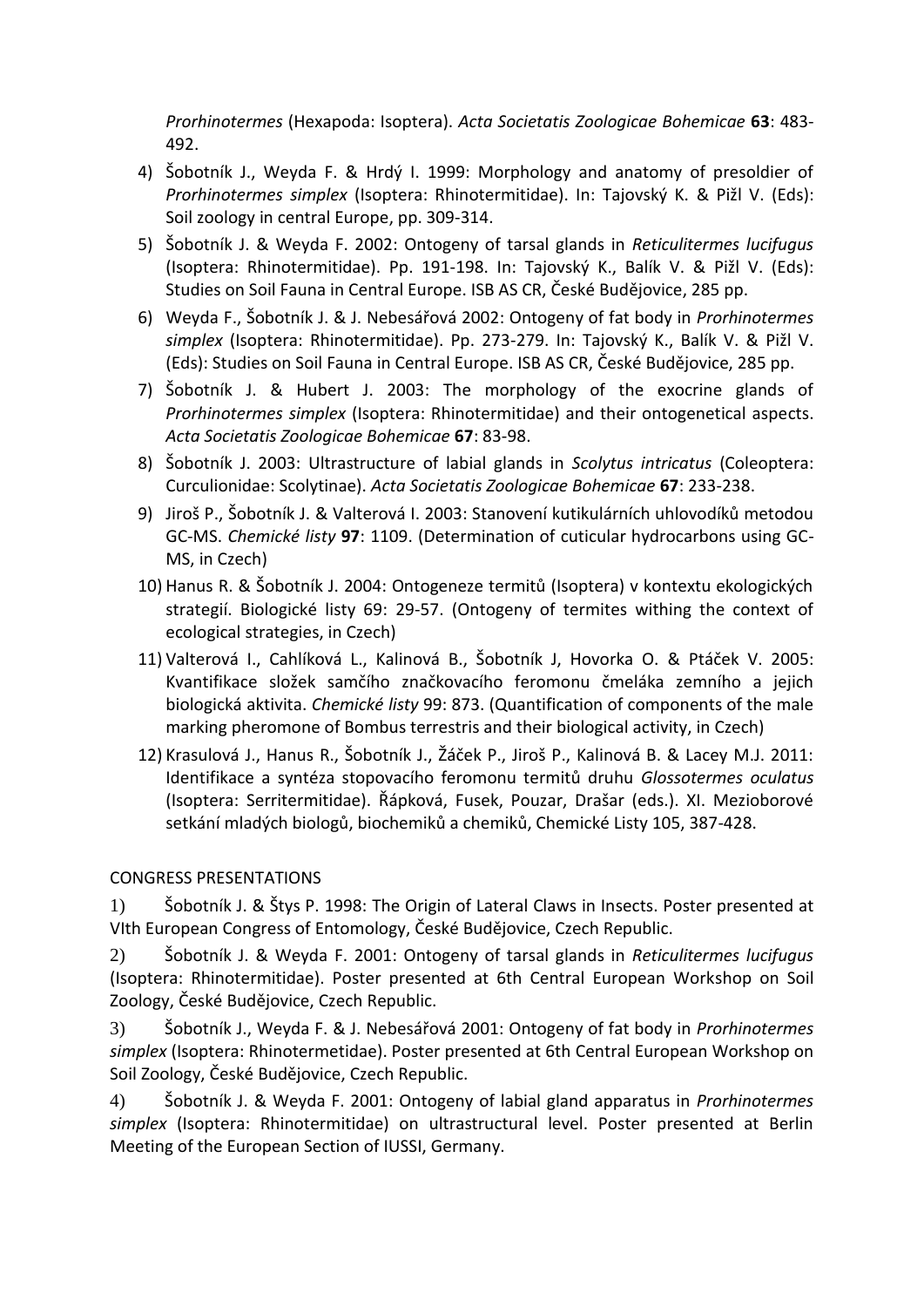5) Hubert J. & Šobotník J. 2002: The microanatomy of the digestive tract of *Lepidoglyphus destructor* (Acari: Astigmata): Where are digestive enzymes as potential mite allergens produced? Poster presented at The 4th International Conference on Urban Pests, Charlston, USA. P. 467.

6) Hubert J., Mourek J., Šobotník J. & Kučerová Z. 2002: Functional anatomy and ultrastructure of digestive tract of *Tyrophagus putrescentiae* (Acari: Astigmata). Poster presented at 8th International Working Conference on Stored Product Protection - Technology into Action, York, UK.

7) Šobotník J. 2002: Ultrastructure of Exocrine Organs in *Scolytus intricatus* (Coleoptera: Scolytidae). Poster presented at VIIth European Congress of Entomology, Thessaloniki, 2002.

8) Šobotník J. & Weyda F. 2002: Ontogeny of frontal gland in *Prorhinotermes simplex*  (Isoptera: Rhinotermitidae): Ultrastructural study. Poster presented at VIIth European Congress of Entomology, Thessaloniki, 2002.

9) Hubert J., Šobotník J., Mourek J. & Žďárková E. 2002: The digestive tract of *Acarus siro*. Poster presented at VIIth European Congress of Entomology, Thessaloniki, 2002.

10) Hubert J., Šobotník J., Křeček P., Mareš M., Kluh I. & Kocourek F. 2002: The digestive enzymes and gut compartmentation of red flour beetle *Tribolium castaneum*. Poster presented at VIIth European Congress of Entomology, Thessaloniki, 2002.

11) Hubert J., Šobotník J. & Mourek J. 2002: The anatomy and ultrastucture of *Lepidoglyphus destructor*. Poster presented at XI International Congress of Acarology Mérida, Yucatán, México.

12) Tichá K., Kyjaková P., Šobotník J. 2004: Interkoloniální diskriminace u *Leptothorax crassispinus* (Hymenoptera: Formicidae). 31. etologická konferencia, Poľana, 15.-17.4.2004.

13) Sillam-Dussès D., Sémon E., Moreau C., Valterová I., Šobotník J., Robert A. & Bordereau C. 2004: Trail-following pheromone in the genus *Prorhinotermes* (Insecta, Isoptera, Rhinotermitidae). Poster presented at Annual meeting of the French Section of IUSSI, September 2004, Rennes.

14) Šobotník J., Valterová I., Hovorka O. & Cahlíková L. 2005: Age-dependent structure and content of labial gland in males of *Bombus terrestris*. Oral presentation at 3rd European Congress on Social Insects, St. Petersburg, Russia, 22–27 August 2005.

15) Hanus R., Šobotník J. & Valterová I. 2005: Ontogeny of soldiers in Prorhinotermes simplex (Isoptera: Rhinotermitidae). Poster presented at 3rd European Congress on Social Insects, St. Petersburg, Russia, 22–27 August 2005.

16) Šobotník J., Hanus R. and Z. Wimmer 2005: Response of larvae and nymphs of Prorhinotermes simplex to JHA treatment. Poster presented at 3rd European Congress on Social Insects, St. Petersburg, Russia, 22–27 August 2005.

17) Valterová I., Cahlíková L., Kalinová B., Šobotník J, Hovorka O. & Ptáček V. 2005: Changes in the composition of the labial gland secretion during the life of B. terrestris males. *ISCE 21st Annual Meeting*. Washington : International Society of Chemical Ecology pp. 142

18) Hanus R., Šobotník J. & Wimmer Z. 2006: Experimental intercastes neotenic-soldier in *Prorhinotermes simplex* (Isoptera: Rhinotermitidae). Poster presented at Annual meeting of the French Section of IUSSI, 2006, Avignon; Book of abstracts p. 79.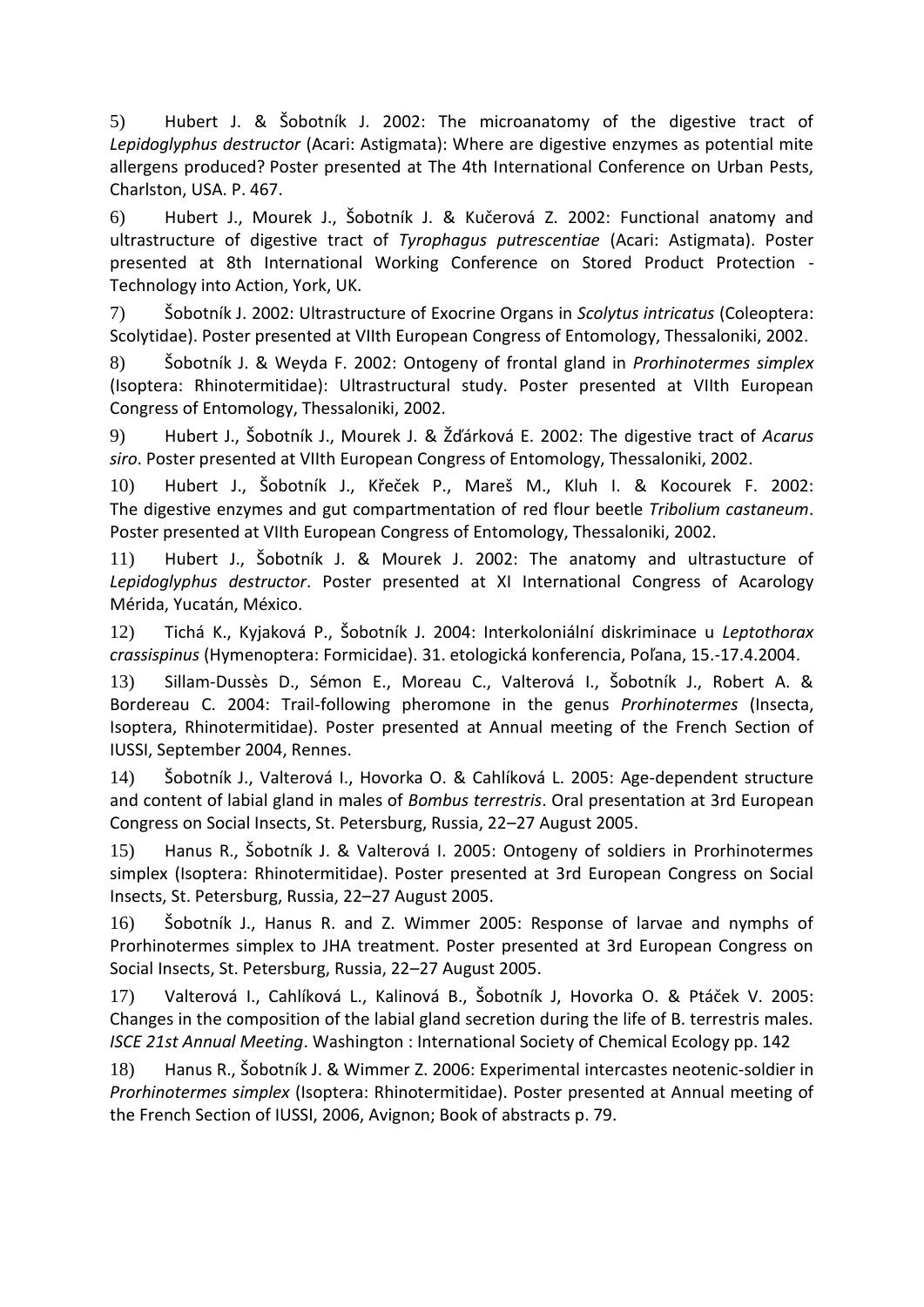19) Hubert J., Šobotník J., Vancová M. & Kudlíková I. 2006: Chitin in peritrofic membrane of *Acarus siro* as target for novel acaricides. XIIth International Congress of Acarology, Amsterdam, The Netherlands, 21-26 August 2006.

20) Kundu J. K., Šobotník J., Kudlíková I. & Hubert J. 2006: Viruses in digestive tract of stored product mites *Acarus siro* and *Lepidoglyphus destructor* (Acari: Acaridida). XIIth International Congress of Acarology, Amsterdam, The Netherlands, 21-26 August 2006.

21) Valterová I., Cahlíková L., Kalinová B., Šobotník J., Hovorka O. & Ptáček V. 2006: Male marking pheromone of Bombus terrestris: Changes in composition and activity. In *Proceedings of the Second European Conference of Apidology 2006*. Veselý V., Vořechovská M. & Titěra D. (Eds.), Bee Research Institute at Dol, CZ, 2006. s. 75-76.

22) Piskorski R., Hanus R., Šobotník J., Vašíčková S., Cvačka J., Svatoš A. & Valterová I. 2007: The chemodiversity of the frontal gland secretion in castes of *Prorhinotermes simplex* (Isoptera: Rhinotermitidae). Poster at Nordic Natural Products Conference, Sankt Helene, Denmark, June 13-15.

23) Cvačka J., Hanus R., Šanda M., Šobotník J. & Vrkoslav V. 2007: Computer-assisted interpretation of EI mass spectra of hydrocarbons. 55th ASMS Conference on Mass Spectrometry 2007, Indiana Convention Center, Indianapolis, Indiana.

24) Šobotník J., Piskorski R., Hanus R., Vašíčková S., Cvačka J., Svatoš A. & Valterová I. 2007: Composition of frontal gland secretion in a termite, *Prorhinotermes simplex* (Rhinotermitidae): natural castes and artificial intercastes. Poster presented at 23rd Annual Meeting of International Society of Chemical Ecology, Jena, Germany, July 22-26.

25) Hanus R., Kalinová B., Luxová A., Šobotník J., Jiroš P., Valterová I., Piskorski R. & Bordereau C. 2007: Sexual communication of a termite *Prorhinotermes simplex* (Isoptera: Rhinotermitidae). Poster presented at 23rd Annual Meeting of International Society of Chemical Ecology, Jena, Germany, July 22-26.

26) Kalinová B., Hanus R., Šobotník J., Luxová A., Jiroš P., Valterová I. 2007: Sex pheromone in *Prorhinotermes simplex* (Isoptera: Rhinotermitidae) identified using GC-EAD. European Symposium for Insect Taste and Olphaction (Xth E.S.I.T.O.), September 15-22, Roscoff, France.

27) Piskorski R., Hanus R., Šobotník J., Kalinová B. & Valterová I. 2007: Chemical composition of the frontal gland secretion of termite *Prorhinotermes* genus. Conference Advances in organic, bioorganic and pharmaceutical chemistry, November 16-18, Nymburk, Czech Republic.

28) Cvačka J., Hanus R., Šanda M., Šobotník J. & Vrkoslav V. 2007: Developmentof an algorithm for computer - assisted interpretation of electron ionization mass spectra of hydrocarbons. *55th ASMS Conference on Mass Spectrometry and Allied Topics*. Indianapolis: ASMS.

29) Šobotník R., Weyda F., Hanus R. & Valterová I. 2008: Inner anatomy of intercastes soldier-neotenic reproductives in *Prorhinotermes simplex* (Isoptera: Rhinotermitidae). Oral presentation at XXIII International Congress of Entomology, Durban, South African Republic, July 6 - 12.

30) Šobotník J., Weyda F., Piskorski R., Hanus R., Cvačka J. & Valterová I. 2008: Ultrastructure of frontal gland and composition of its secretion in JHA induced intercastes of *Prorhinotermes simplex* (Isoptera: Rhinotermitidae). Poster presented at XXIII International Congress of Entomology, Durban, South African Republic, July 6 - 12.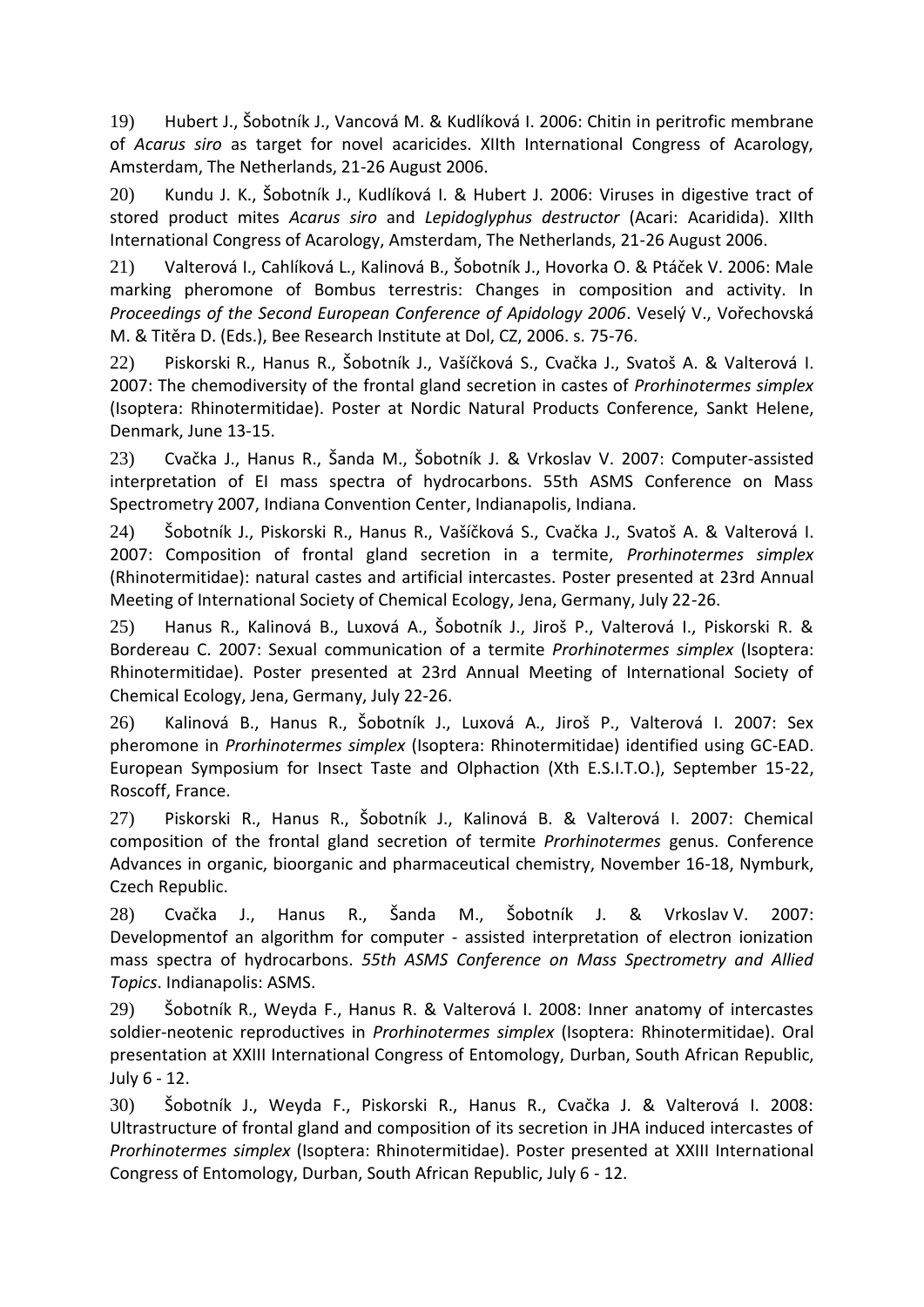31) Pekár S. & Šobotník J. 2008: Comparative study of the femoral organ in Zodarion spiders (Araneae: Zodariidae). In Bryja J., Nedvěd O., Sedláček F. & Zukal J. (Eds), *Zoologické dny* Č*eské Bud*ě*jovice 2008. Sborník abstrakt*ů *z konference 14.*-*15. února 2008.* Ústav biologie obratlovců AV ČR, Brno, p. 154.

32) Hanus R., Piskorski R. & Šobotník J. 2008: Epicuticular lipids as caste-recognition cues in the termite genus *Prorhinotermes* (Isoptera: Rhinotermitidae). Poster presented at XXIII International Congress of Entomology, Durban, South African Republic, July 6 - 12.

33) Šobotník J., Hanus R. & Weyda F. 2008: The influence of juvenile hormone analogue upon inner anatomy in *Prorhinotermes simplex*. Oral presentation at 4th European Meeting of the IUSSI, La Roche-en-Ardenne, Belgium, August 30-September 4.

34) Šobotník J., Hanus R. & Weyda F. 2008: Comparative ultrastructure of labial glands in artificial intercastes of *Prorhinotermes simplex*. Poster presented at 4th European Meeting of the IUSSI, La Roche-en-Ardenne, Belgium, August 30-September 4.

35) Hanus R., Šobotník J. & Roisin Y. 2008: Agonistic behaviour of the termite *Prorhinotermes canalifrons* (Isoptera: Rhinotermitidae). Poster presented at 4th European Meeting of the IUSSI, La Roche-en-Ardenne, Belgium, August 30-September 4.

36) Bourguignon T., Šobotník J. & Roisin Y. 2008: Caste pattern in *Glossotermes oculatus* (Isoptera, Serritermitidae). Poster presented at 4th European Meeting of the IUSSI, La Roche-en-Ardenne, Belgium, August 30-September 4.

37) Bourguignon T., Lepoint G., Šobotník J. & Roisin Y. 2008: Disentangling a complex tropical termite food web using carbon and nitrogen stable isotopes. Oral presentation at 4th European Meeting of the IUSSI, La Roche-en-Ardenne, Belgium, August 30-September 4.

38) Kofroňová E., Šobotník J., Jiroš P., Komzáková O. & Valterová I. 2009: Fat body studies of *Bombus terrestris* queens in various life phases. 25th Annual meeting of the Internation Society of Chemical Ecology, Neuchatel, Switzerland, August 23-27.

39) Valterová I., Hanus R., Vrkoslav V., Cvačka J. & Šobotník J. 2009: Beyond cuticular hydrocarbons: Evidence of proteinaceous compounds secreted by functional neotenic reproductives in termites. 25th Annual meeting of the Internation Society of Chemical Ecology, Neuchatel, Switzerland, August 23-27.

40) Hanus R., Šobotník J., Sillam‐ Dussès D., Kalinová B., Vrkoslav V., Cvačka J., Jiroš P., Valterová I., Piskorski R., Roisin Y., Bourguignon T. & Bordereau C. 2010: Chemical ecology of the termite genus *Prorhinotermes*: from anatomy to chemistry and function. 26th Annual meeting of the Internation Society of Chemical Ecology, Tours, France, July 31st-August 4th.

41) Sillam‐Dussès D., Hanus R., Kalinová B., Jiroš P., Bordereau C., Abd El-Latif A.O., Březinová A., Cvačka J., Valterová I. & Šobotník J. 2010: First identification of termite trail pheromones by using GC-EAD. 26th Annual meeting of the Internation Society of Chemical Ecology, Tours, France, July 31st-August 4th.

42) Krasulová J., Hanus R., Šobotník J., Bourguignon T., Cvačka J. & Valterová I. 2010: Chemistry and anatomy of the frontal gland in termite imagoes. 26th Annual meeting of the Internation Society of Chemical Ecology, Tours, France, July 31st-August 4th.

43) Bourguignon T., Lepoint G., Hardy O., Sonnet G., Nagui Z.T., Šobotník J. & Roisin Y. 2010: Evolution of termite feeding behaviour in a phylogenetic perspective. XVI Congress of IUSSI, Copenhagen, Denmark, August 8th-13th.

44) Šobotník J., Hanus R., Pytelková J., Mareš M., Cvačka J., Krasulová J., Roisin Y. & Bourguignon T. 2010: Explosive behaviour in workers of the snapping termite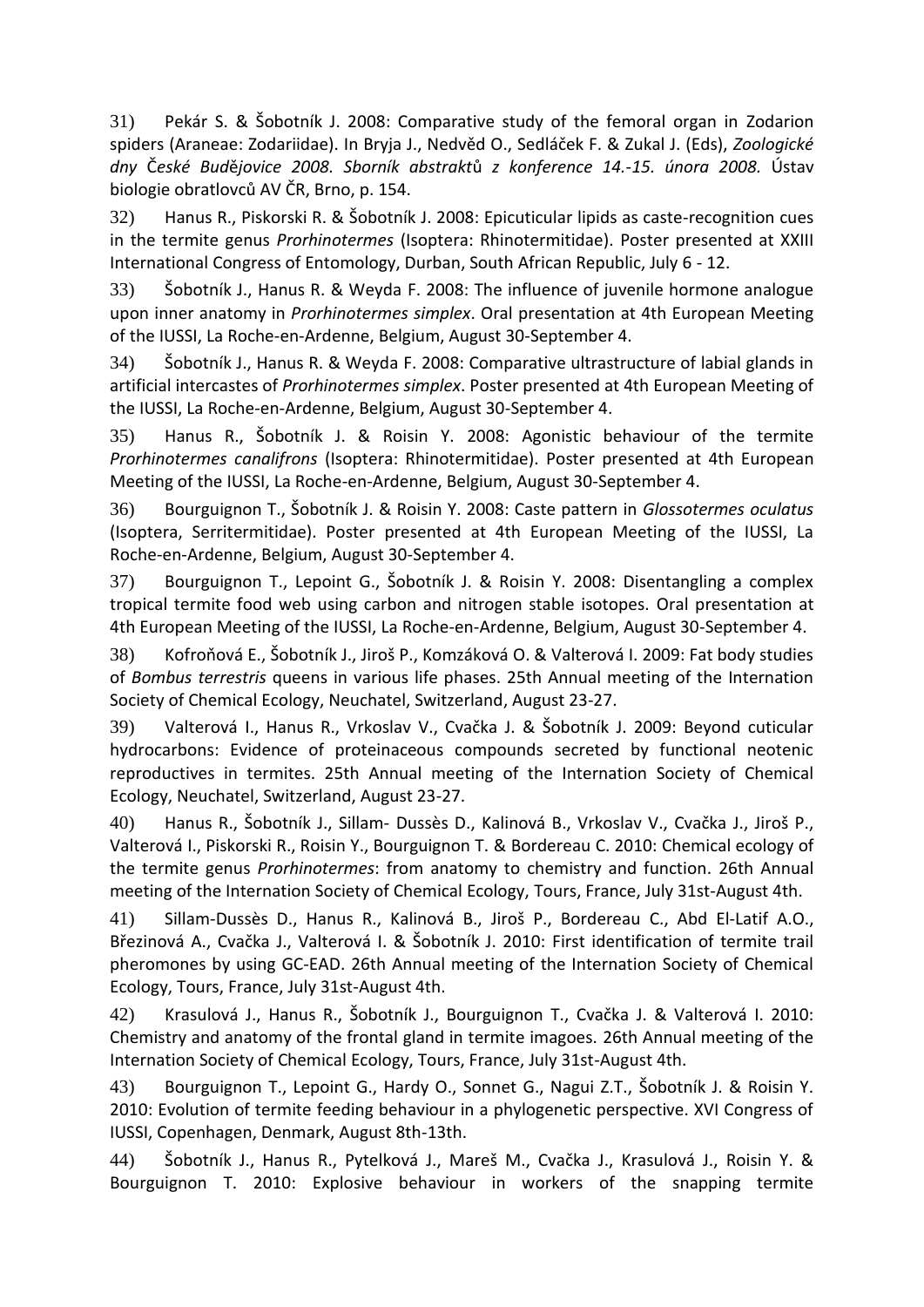*Neocapritermes taracua*: Is there anything ordinary? XVI Congress of IUSSI, Copenhagen, Denmark, August 8th-13th.

45) Hanus R., Šobotník J., Sillam‐Dussès D., Kalinová B., Vrkoslav V., Cvačka J., Jiroš P., Valterová I., Piskorski R., Roisin Y., Bourguignon T. & Bordereau C. 2010: Chemical ecology of the termite genus *Prorhinotermes*: From anatomy to chemistry and function. XVI Congress of IUSSI, Copenhagen, Denmark, August 8th-13th.

46) Sillam‐Dussès D., Sémon E., Robert A., Kotoklo E.A., Šobotník J., Hanus R., Valterová I. & Bordereau C. 2010: Multi-component trail pheromone in termites (Isoptera). XVI Congress of IUSSI, Copenhagen, Denmark, August 8th-13th.

47) Krasulová J., Šobotník J., Sillam-Dussès D., Jiroš P., Kalinová B., Kutalová K., Valterová I. & Hanus R. 2011: Chemical ecology of the sand termite Psammotermes hybostoma (Isoptera, Rhinotermitidae): Trail-following and sex pheromones, defensive compounds. Sixth International Symposium on Molecular Insect Science 2-5 October 2011 Amsterdam, Netherlands.

48) Krasulová J., Hanus R., Šobotník J., Bosáková Z. & Valterová I. 2011: GC-MS analysis of termite defensive compounds secreted from their frontal glands. Nesměrák (Ed.), Proceedings of the 7th international Students conference "Modern Analytical Chemistry", Charles University in Prague, Faculty of Science.

49) Jiroš P., Cvačka J., Tomčala A., Straka J. & Šobotník J. 2011: *Strepsiptera*, their sex pheromone and its possible biosynthesis in female body. 27th Meeting of the International Society of Chemical Ecology, July 24-28, Burnaby Campus of Simon Fraser University, Vancouver, Canada.

50) Žáček P., Jarau S., Šobotník J., Vrkoslav V., Hadravová R., Coppée A., Vašíčková S., Jiroš P. & Valterová I. 2012: Tendon gland - a new member of exocrine organ set in bumblebee: Structure, secretion chemistry and possible functions. 28th Annual Meeting of the International Society of Chemical Ecology, July 22-26, Vilnius, Lithuania.

51) Hanus R., Šobotník J., Bourguignon T., Demianová Z., Pytelková J., Mareš M., Foltýnová P., Preisler J., Cvačka J., Krasulová J. & Roisin Y. 2012: Readiness of termite workers for suicidal chemical defense increases with age. 28th Annual Meeting of the International Society of Chemical Ecology, July 22-26, Vilnius, Lithuania.

52) Krasulová J., Hanus R., Šobotník J., Žáček P., Jiroš P., Kalinová B., Valterová I. & Lacey M.J. 2012: Identification of a new termite trail-following pheromone, nonadecadienone, in *Glossotermes oculatus* (Serritermitidae). 28th Annual Meeting of the International Society of Chemical Ecology, July 22-26, Vilnius, Lithuania.

53) Jirošová A., Jiroš P., Šobotník J., Tykva R., Vašíčková S. & Hanus R. 2012: Biogenesis of (*E*)-1-Nitropentadec-1-ene in Soldiers of the Termite Genus *Prorhinotermes*. 28th Annual Meeting of the International Society of Chemical Ecology, July 22-26, Vilnius, Lithuania.

54) Jiroš P., Cvačka J., Černá K., Krasulová J., Straka J. & Šobotník J. 2012: Sex pheromone of Strepsiptera. 28th Annual Meeting of the International Society of Chemical Ecology, July 22-26, Vilnius, Lithuania.

55) Kutalová K., Bourguignon T., Sillam- Dussès D., Hanus R., Roisin Y. & Šobotník J. 2012: Evolution of the frontal gland in termite imagoes. 5th Congress of the European Section of the International Union for the Study of Social Insects, August 26-30, Montecatini, Tuscany, Italy.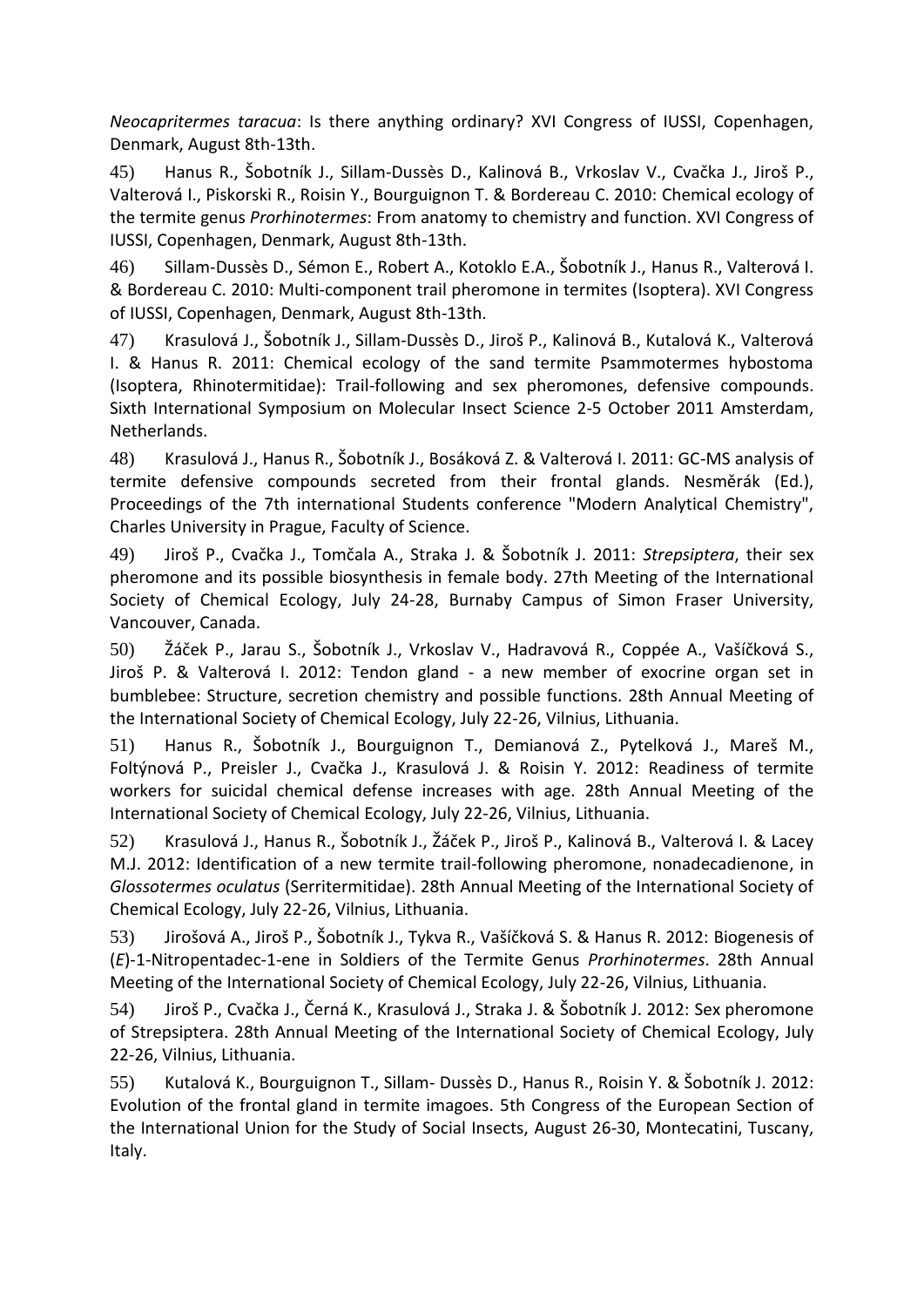56) Hanus R., Šobotník J., Bourguignon T., Demianová Z., Pytelková J., Mareš M., Foltýnová P., Preisler J., Cvačka J., Krasulová J. & Roisin Y. 2012: Explosive backpacks in old termite workers. 5th Congress of the European Section of the International Union for the Study of Social Insects, August 26-30, Montecatini, Tuscany, Italy.

57) Krasulová J., Hanus R., Sillam-Dussès D., Žáček P., Jiroš P., Šobotník J., Kalinová B., Bosáková Z. & Valterová I. 2012: Analytical Methods Used in the Studies on Chemical Ecology of Termites. 8th ISC Modern Analytical Chemistry, September 24-25, Prague, Czech Republic.

58) Bourguignon T., Roisin Y., Cameron S.L., Šobotník J., Hayashi Y., Shigenobu S., Watanabe D., Lo N., Miura T. & Evans T.A. 2014: The evolutionary history of termites as inferred from 60 mitochondrial genomes: dating the rise of tropical ecosystem engineers. Proceeding of the 10<sup>th</sup> Pacific-Termite Research Group Conference, S1:4.

59) Sillam-Dussès D., Šobotník J., Wen P., Simon E., Cristaldo P.F., DeSouza O. & Lacey M.J. 2014: Recent advances in trail pheromones and sex pheromones in termites. International Union for the Study of Social Insects, International Congress, July 13-18, Cairns, Australia.

60) Šobotník J., Kutalová K. & Bourguignon T. 2014: Evolution of termite defence. International Union for the Study of Social Insects, International Congress, July 13-18, Cairns, Australia.

61) Šobotník J. 2016: Evolution of termite defences. Zoo Dny, February 11-12, České Budějovice, Czech Republic.

62) Palma-Onetto V., Hošková K., Krížková B., Krejčířová R., Bubeníčková F., Pflegerová J., Sillam-Dussès D. & Šobotník J. 2016: Labral gland in termite soldiers. Zoo Dny, February 11- 12, České Budějovice, Czech Republic.

63) Šobotník J., Sillam-Dussès D., Pflegerová J., Palma Onetto V., Křížková B., Stiblík P., Jůna F., Hošková K., Dahlsjö C. & Bourguignon T. 2016: Evolution of the frontal gland in termites (Isoptera) and its role in alarm communication. XXV. International Congress of Entomology, September 25-30, Orlando, Florida, USA.

64) Dahlsjö C., Bourguignon T., Šobotník J., Jaklová J., Stiblík P., Zídek M & Wicman J. 2016: Termites (Isoptera): Friend or foe? XXV. International Congress of Entomology, September 25-30, Orlando, Florida, USA.

65) Bourguignon T., Lo N., Šobotník J., Iqbal N., Coissac E., Ho S., Lee M., Sillam-Dussès D., Křížková B., Roisin Y, Evans T. & Buček A. 2016: Historical biogeography of higher termites. XXV. International Congress of Entomology, September 25-30, Orlando, Florida, USA.

66) Šobotník J., Cintulová E., Buček A., Mullins A., Sillam-Dussès D., Roisin Y., Bourguignon T. & Bardunias P. 2018: The function and evolution of snapping defence in termite soldiers. IUSSI 2018, August 5-10, Guarujá, Sao Paulo, Brazil.

67) Stiblík P., Dahlsjö C.A.L., Houška J., Lojka B., Wickman J., Větrovský T., Baldrián P. & Šobotník J. 2018: The influence of termites on soil microbial communities along the land-use gradient in Peru. IUSSI 2018, August 5-10, Guarujá, Sao Paulo, Brazil.

68) Cintulová E., Šobotník J., Lo N., Sillam-Dussès D., Roisin Y., Evans T. A. & Bourguignon T. 2018: Global patterns of family Kalotermitidae distribution. IUSSI 2018, August 5-10, Guarujá, Sao Paulo, Brazil.

69) Soukup P., Větrovský P., Stiblík P., Baldrián P. & Šobotník J. 2018: Analysis of symbiotic fungal communities associated with three species of Neotropical termites. IUSSI 2018, August 5-10, Guarujá, Sao Paulo, Brazil.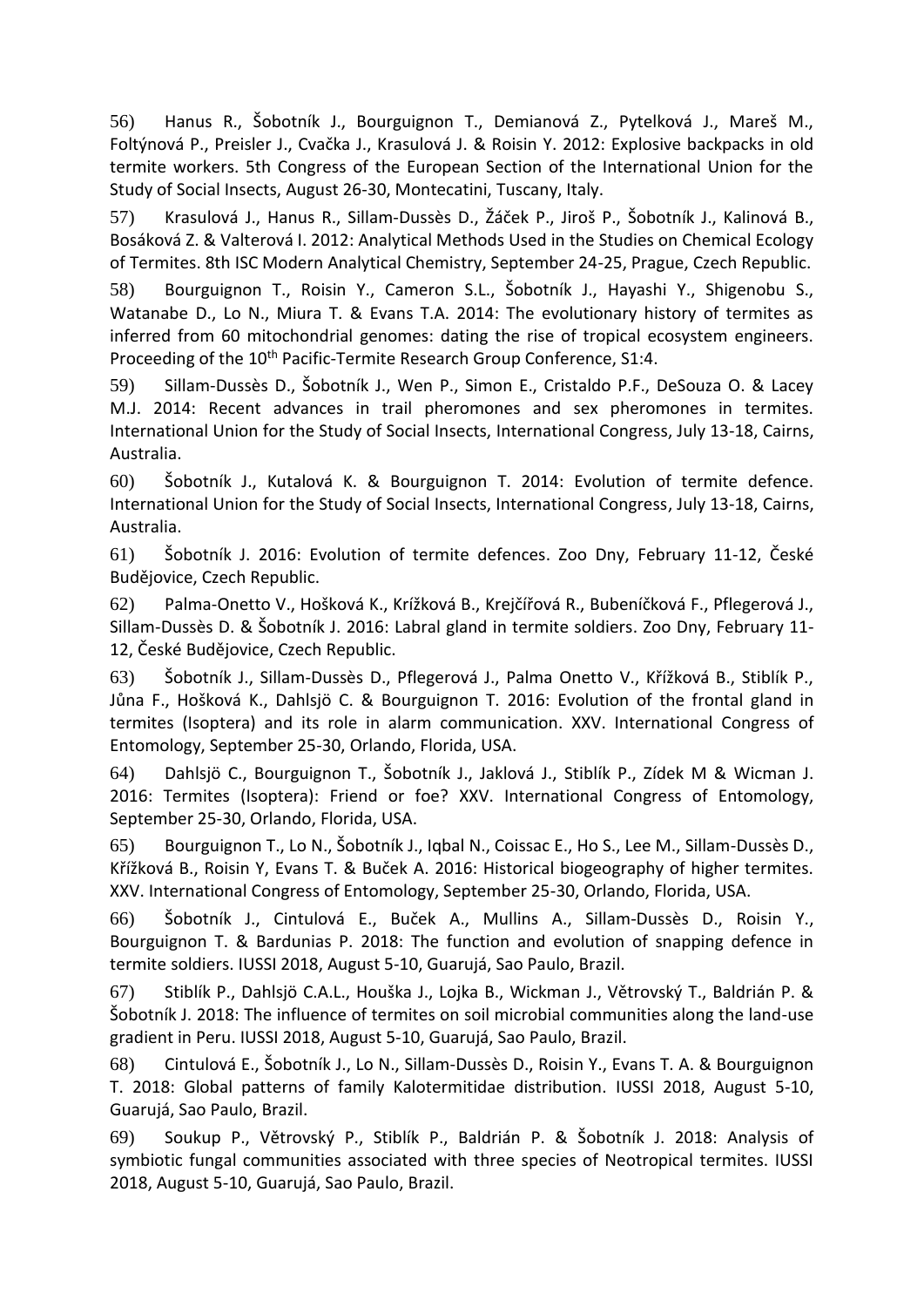70) Větrovský P., Soukup P., Stiblík P., Baldrián P. & Šobotník J. 2018: Analysis of symbiotic bacterial communities associated with wood feeding termites in Neotropics. IUSSI 2018, August 5-10, Guarujá, Sao Paulo, Brazil.

71) Kuthanová M., Kindl J. & Šobotník J. 2018: Global patterns of termite abundance. IUSSI 2018, August 5-10, Guarujá, Sao Paulo, Brazil.

72) Votýpková K., Větrovský P., Soukup P., Stiblík P., Baldrián P. & Šobotník J. 2018: Influence of symbionts on global patterns of termite distribution. IUSSI 2018, August 5-10, Guarujá, Sao Paulo, Brazil.

73) Beránková T. & Šobotník J. 2021: Molecular taxonomy of termites from Ebogo II (Mbalmayo, Cameroon). The 6th Global Biodiversity Conservation Conference, November 10-12, Prague, Czech Republic.

74)

# POPULARIZAČNÍ AKTIVITY

- 1. **Šobotník J.** & Svatoš A. 2001: Kutikulární uhlovodíky: Které látky jsou odpovědné za vůni termití kolonie a co lze vyčíst z jejich složení? Vesmír 80: 636-637.
- 2. **Šobotník J.** 2004: Termiti v Čechách. Výstava autorských fotografií, divadlo Komedie, 6. - 30.6.2004.
- 3. Hubert J. & **Šobotník J.** 2005: Prachoví roztoči, jak je neznáme. Výstava autorských fotografií, Kulturní dům Vltavská, 23.5.-2.6.2005.
- 4. **Šobotník J.**, Weyda F. & Hanus R. 2005: Vibrace termitů jako poplašný signál. Živa 2005/1: 28-29.
- 5. Hanus R. & **Šobotník J.** 2005: Včelí tanec jako zdroj informací. Včelařství 58 (139, 8): 213-215.
- 6. Hanus R. & **Šobotník J.** 2005: Význam feromonů v životě včel. Včelařství 58 (139, 9): 233-235.
- 7. **Šobotník J.** & Hanus R. 2005: Termiti (Isoptera) (nejen) škůdci dřeva. Předneseno na odborném semináři: Poškození zpracovaného dřeva houbami a hmyzem, Praha, ČZU Suchdol, 19.9.2005.
- 8. Mašková M., Žďárek J. & **Šobotník J.** 2007: Řeč hmyzu. ČRO Leonardo, 1.8.2007 (Hodinová živá debata na téma hmyzí komunikace a feromonů) [\(http://www.rozhlas.cz/leonardo/anonce/\\_zprava/416608\)](http://www.rozhlas.cz/leonardo/anonce/_zprava/416608)
- 9. **Šobotník J.** 2009: Složitosti termitího života. ČRO Leonardo, 25.9.2009 [\(http://www.rozhlas.cz/priroda/zvirata/\\_zprava/636368\)](http://www.rozhlas.cz/priroda/zvirata/_zprava/636368)
- 10. **Šobotník J.** 2009: Život v termitišti. ČRO Leonardo, 6.10.2009 [\(http://www.rozhlas.cz/priroda/zvirata/\\_zprava/638347\)](http://www.rozhlas.cz/priroda/zvirata/_zprava/638347)
- 11. **Šobotník J.** 2012: Obranné mechanismy *Neocapritermes taracua*. ČRO monitor, 1.8.2012 [\(http://www.rozhlas.cz/leonardo/priroda/\\_zprava/termiti-se-smrticimi](http://www.rozhlas.cz/leonardo/priroda/_zprava/termiti-se-smrticimi-batohy--1091868)[batohy--1091868\)](http://www.rozhlas.cz/leonardo/priroda/_zprava/termiti-se-smrticimi-batohy--1091868)
- 12. **Šobotník J.** 2012: Chemická ekologie termitů: Feromony a obranné látky. Podzimní škola ÚOCHB (26.10.2012)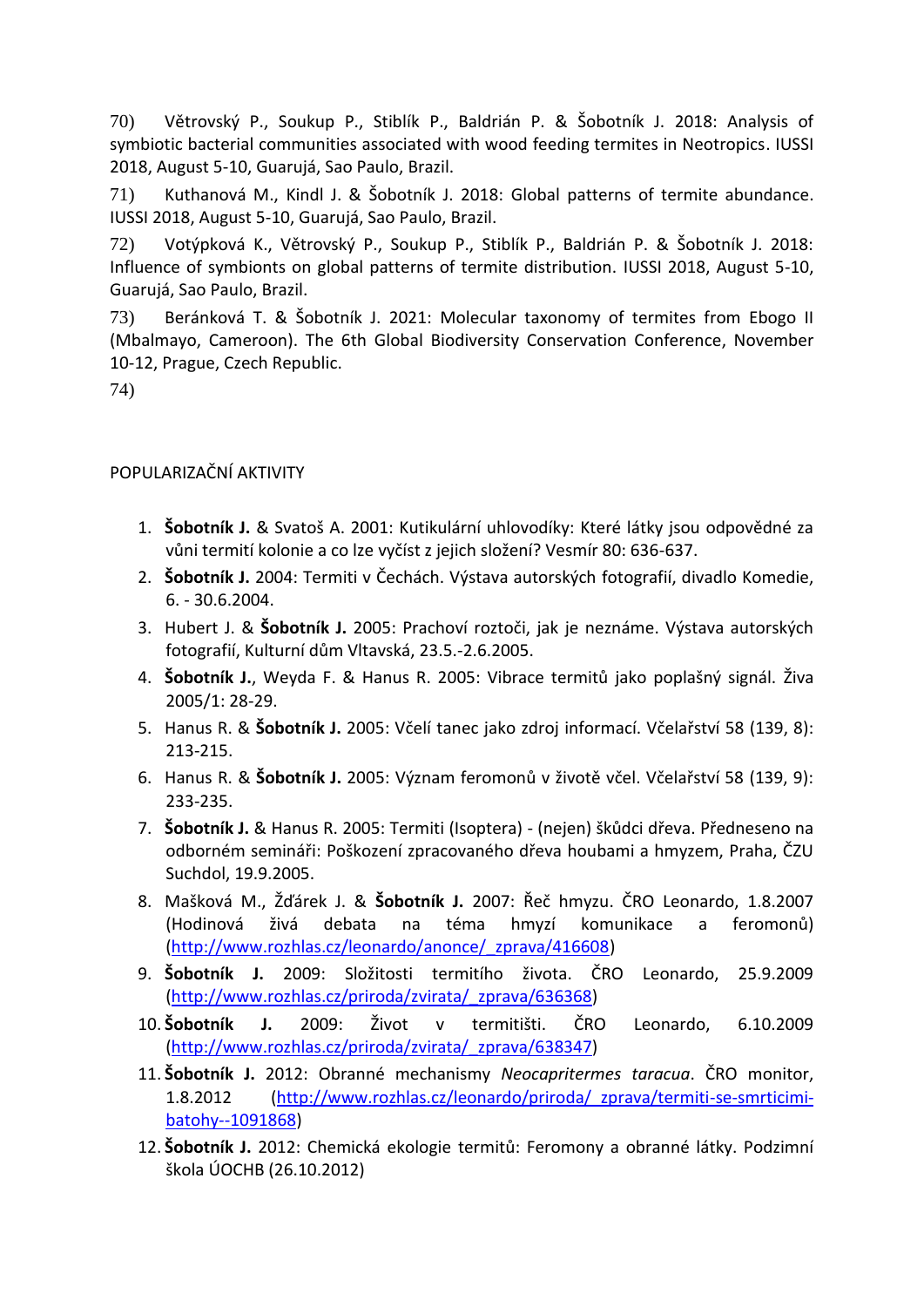- 13. **Šobotník J.** 2013: Stůj nebo vybouchnu Ekologie a evoluce obranných strategií termitů. Biologické čtvrtky ve Viničné (4.4.2013) [http://www.youtube.com/watch?v=qelaZm3cN\\_0&feature=player\\_embedded](http://www.youtube.com/watch?v=qelaZm3cN_0&feature=player_embedded) [http://www.youtube.com/watch?v=arPogKdPLro&feature=player\\_embedded](http://www.youtube.com/watch?v=arPogKdPLro&feature=player_embedded)
- 14. Brix L. & **Šobotník J.** 2014: Naturens vildeste selvmordsbombere: Eksploderende insekter. Videnskab.dk [\(http://videnskab.dk/miljo-naturvidenskab/naturens-vildeste](http://videnskab.dk/miljo-naturvidenskab/naturens-vildeste-selvmords-bombere-eksploderende-insekter)[selvmords-bombere-eksploderende-insekter\)](http://videnskab.dk/miljo-naturvidenskab/naturens-vildeste-selvmords-bombere-eksploderende-insekter)
- 15. Pech P. & **Šobotník J.** 2014: Recenze Jan Žďárek: Hmyzí rodiny a státy. Živa 2014/3: LXI.
- 16. Málek J. (s přispěním **J. Šobotníka** a **P. Stiblíka**) 2015: Výzkum v deštném pralese. Jsou hlínožraví termiti vybíraví? *Týden* 3.12.2015.
- 17. Dohnal R. & **Šobotník J.** 2017: Slepí požírači dřeva a hlíny. *Příroda* **2017 (3-4)**: 20-24
- 18. Rychlík M. & **Šobotník J.** 2017: Sebevražední atentátníci termiti. Termiti jsou prostě nejlepší, tvrdí vědec. Lidové Noviny XXX/188, 15.8.2017, str. 1, 2.
- 19. Mašková M., **Šobotník J.**, Čížek L., Goldflam A., Uhlířová I. 2017: Rozhlasová laboratoř, 11.10.2017, link <http://prehravac.rozhlas.cz/audio/3934308>
- 20. **Šobotník J.** & Zímová K. 2017: Studio ČT24, představení filmu Svět podle termitů, 19.10.2017, link: [http://www.ceskatelevize.cz/ivysilani/10101491767-studio](http://www.ceskatelevize.cz/ivysilani/10101491767-studio-ct24/217411058331019)[ct24/217411058331019](http://www.ceskatelevize.cz/ivysilani/10101491767-studio-ct24/217411058331019)
- 21. Hošek J., Polák M. & **Šobotník J.** 2017: Svět podle termitů, premiéra 19.10.2017 v rámci festivalu Life Science Film Festival. První laureát Velké ceny LSFF od českých autorů.
- 22. **Šobotník J.** & Janáč M. 2017: Povídání o LSFF a filmu o termitech. Sama doma, ČT, 14.11.2017, link: [http://www.ceskatelevize.cz/porady/1148499747-sama](http://www.ceskatelevize.cz/porady/1148499747-sama-doma/217562220600124/)[doma/217562220600124/](http://www.ceskatelevize.cz/porady/1148499747-sama-doma/217562220600124/) (od 32. minuty)
- 23. **Šobotník J.** 2017: Představení termitů a filmu Svět podle termitů. ČRo +, Leonardo, 14.11.2017, link: http://www.rozhlas.cz/leonardo/magazinleonardo/ zprava/cesky[film-svet-podle-termitu-nabizi-jiny-pohled-na-tento-fascinujici-hmyz--1769238](http://www.rozhlas.cz/leonardo/magazinleonardo/_zprava/cesky-film-svet-podle-termitu-nabizi-jiny-pohled-na-tento-fascinujici-hmyz--1769238) (od 13. minuty)
- 24. **Šobotník J.** 2017: Promítání filmu Svět podle termitů a následná debata s Markem Janáčem a Prof. Jaroslavem Petrem. Les Fest Hradec Králové, 2.12.2017 (viz. [https://www.hradeckralove.org/zivot-ve-meste/lesfest-2017-festival](https://www.hradeckralove.org/zivot-ve-meste/lesfest-2017-festival-dokumentarnich-filmu-plny-stromu-hub-a)[dokumentarnich-filmu-plny-stromu-hub-a\)](https://www.hradeckralove.org/zivot-ve-meste/lesfest-2017-festival-dokumentarnich-filmu-plny-stromu-hub-a).
- 25. **Gregušová V.** 2018: "Termitům jsem úplně propadl" Rozhovor s JŠ. *7. generace* **1/2018**: 57-61. (https://www.sedmagenerace.cz/termitum-jsem-uplne-propadl/)
- 26. Mašková M., **Šobotník J.**, Sedláček O., Bareš I. 2018: Rozhlasová laboratoř, 7.4.2018, link [http://media.rozhlas.cz/\\_audio/03997127.mp3](http://media.rozhlas.cz/_audio/03997127.mp3)
- 27. **Šobotník J.** & Vaněk R. 2018: Termit je časovaná bomba. Instinkt XVII (16): 44-47. (Rozhovor s JŠ.)
- 28. **Šobotník J.** 2018: Představení nového rodu termitů, *Roisinitermes*. ČT24, 12.11.2018, link [https://www.ceskatelevize.cz/ivysilani/10101491767-studio](https://www.ceskatelevize.cz/ivysilani/10101491767-studio-ct24/218411058261112)[ct24/218411058261112](https://www.ceskatelevize.cz/ivysilani/10101491767-studio-ct24/218411058261112) (čas 18:41).
- 29. Mašková M., **Šobotník J.**, Konvalinka J. & Brousek O. 2018: Smog ve městech škodí nejen nám, ale i užitečnému hmyzu. ČRo+ Laboratoř, 17.11.2018, link: